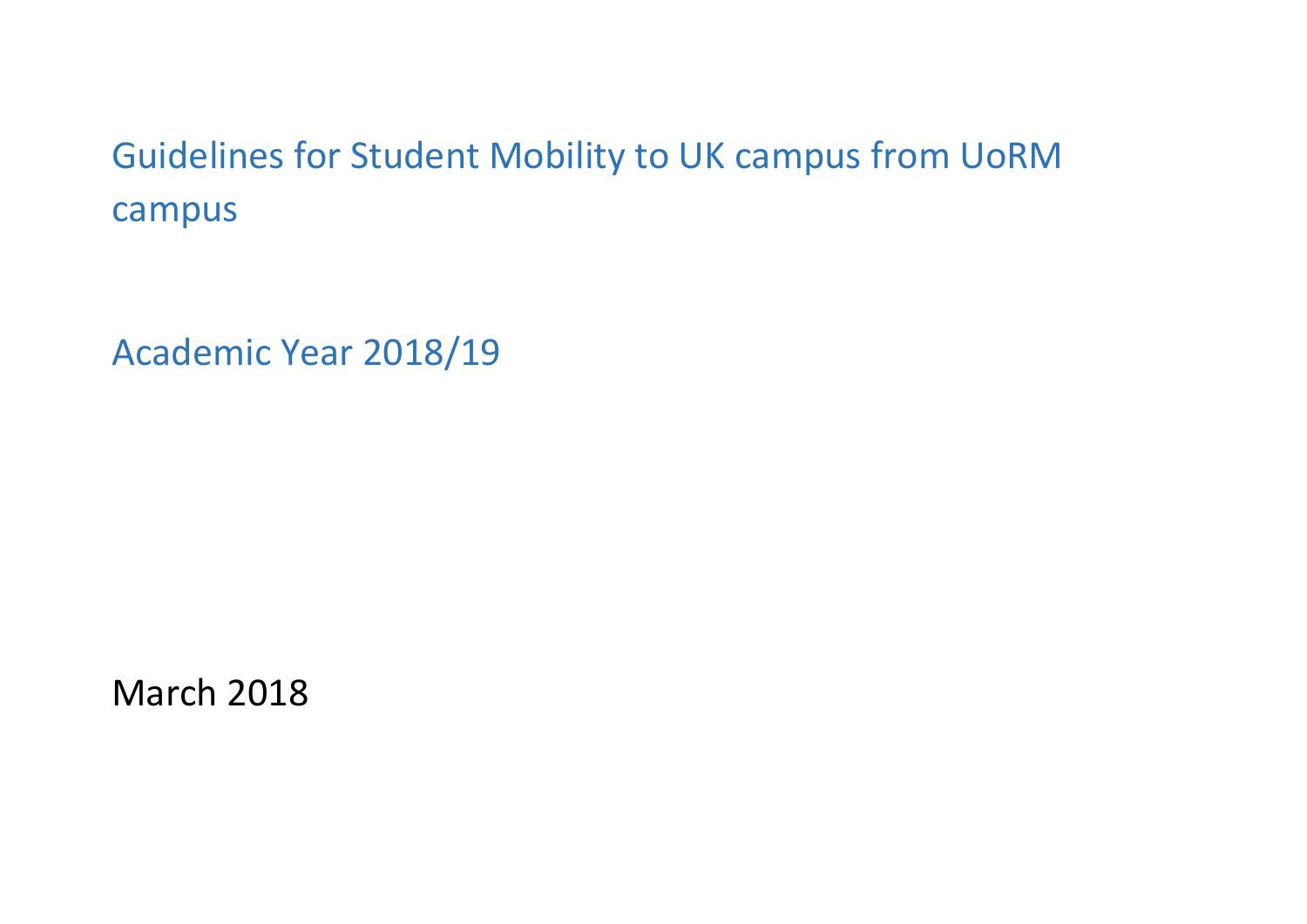|                                                                                                                                                                                                                                                                                                                                                                                                                                                                                                                                                                                                                                        | <b>Responsible Person</b>                       | Date to be<br>completed by |
|----------------------------------------------------------------------------------------------------------------------------------------------------------------------------------------------------------------------------------------------------------------------------------------------------------------------------------------------------------------------------------------------------------------------------------------------------------------------------------------------------------------------------------------------------------------------------------------------------------------------------------------|-------------------------------------------------|----------------------------|
| Note: This handbook is 'owned' by the ADTL (UoRM) jointly with the TLD (International), and will be<br>reviewed annually and published by the end of November in the year preceding the intended academic<br>mobility year.<br>All dates referred to are, unless otherwise noted, dates in the year prior to the academic year of<br>intended travel.                                                                                                                                                                                                                                                                                  | <b>ADTL/UoRM International</b><br><b>Office</b> | <b>30 November</b>         |
| <b>Abbreviations:</b>                                                                                                                                                                                                                                                                                                                                                                                                                                                                                                                                                                                                                  |                                                 |                            |
| AHoS: Academic Head of Section (UoRM)<br>ATDL: Academic Director Teaching & Learning (UoRM)<br><b>BOS: Bristol Online Survey</b><br>ESAO: Erasmus and Study Abroad Office<br>HoS: Head of School<br>ISO: International Student Office (UoRM)<br>PA: Programme Admin team<br>PD: Programme Director (UK)<br>SDTL: School Director of Teaching & Learning (UK)<br>SMO: Student Mobility Officer (UoRM)<br>SSAC: School Study Abroad Co-ordinator (UK)<br><b>STM: Section Senior Tutor (UoRM)</b><br>TLD: Teaching & Learning Dean International (UK)<br><b>UoRM: University of Reading Malaysia</b><br><b>UoR: University of Reading</b> |                                                 |                            |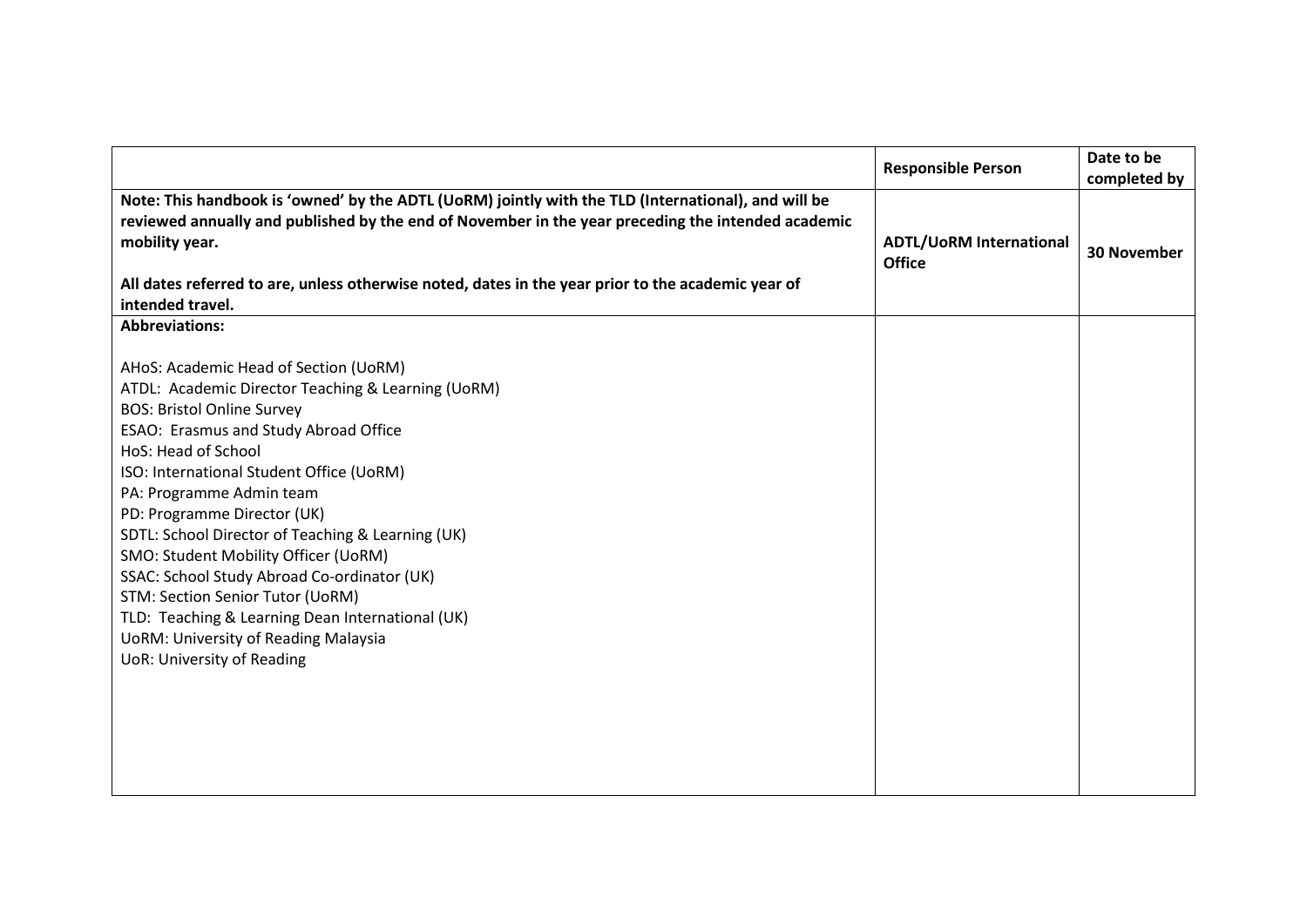## **Introduction** Mobility to UoR implies a direct replacement of programme delivery, and no additional study time beyond the original length of programme is normally required: students will still graduate within the original timescale of their degree programme. Module credit is transferred directly to the student's degree progression and classification in the UK through the RISIS system. Students remain as registered students of the University of Reading UK. Module delivery is structured to ensure close replication between both campuses, ensuring that both cohorts of students follow similar syllabuses with delivery of material timed as closely as is possible. Individual programmes will have developed their own policy towards ensuring a fair, consistent and rigorous assessment regime across both campuses, with regard for students who split a year of study between both campuses.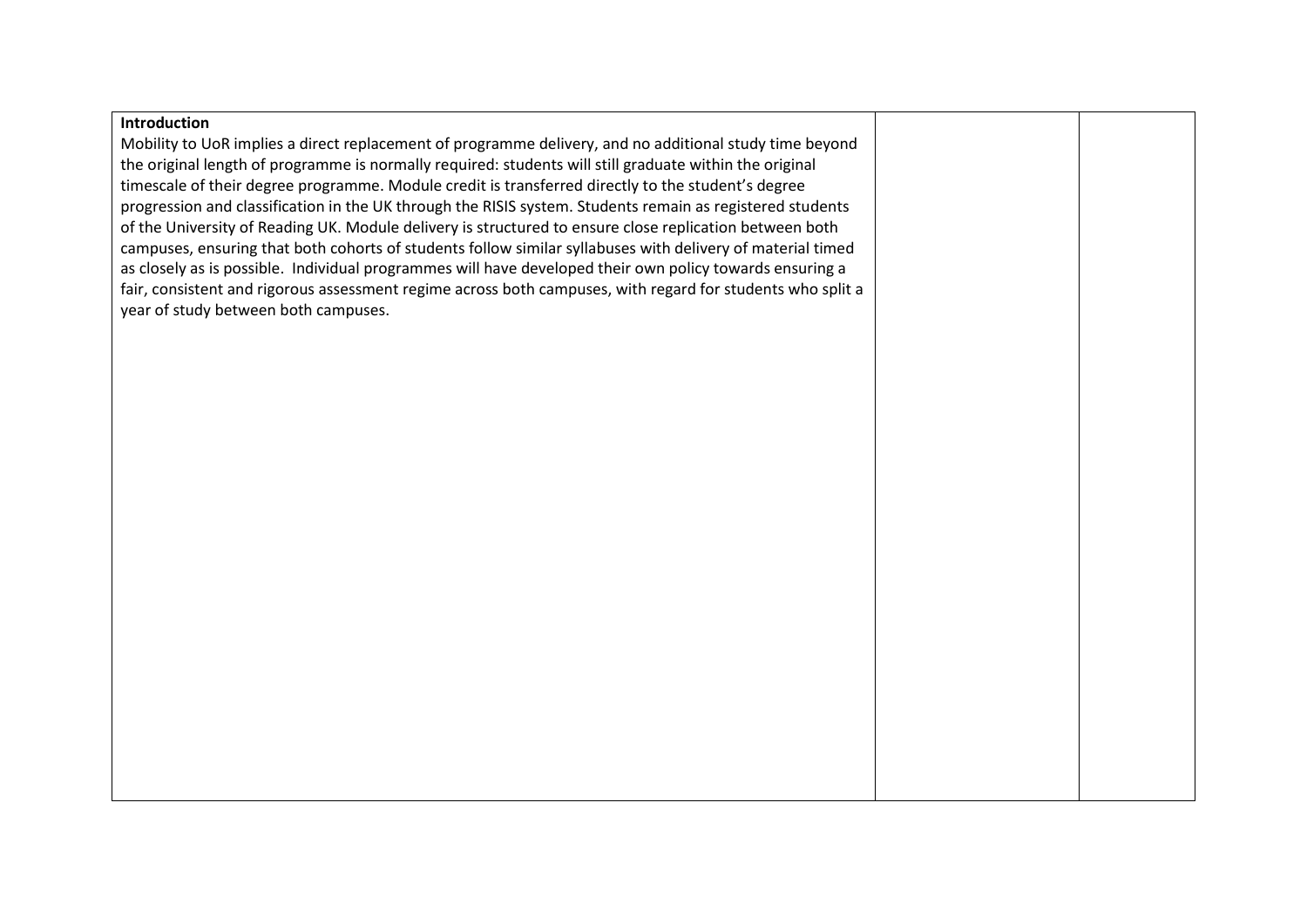| <b>CHAPTER 1: PRE-DEPARTURE UORM to UK</b>                                                                                                                                                                                                                                                                                                                                                                                                                                                                                                                                                                                                                                                                                                                                                                                                                                                                                                                       |                                                |                          |
|------------------------------------------------------------------------------------------------------------------------------------------------------------------------------------------------------------------------------------------------------------------------------------------------------------------------------------------------------------------------------------------------------------------------------------------------------------------------------------------------------------------------------------------------------------------------------------------------------------------------------------------------------------------------------------------------------------------------------------------------------------------------------------------------------------------------------------------------------------------------------------------------------------------------------------------------------------------|------------------------------------------------|--------------------------|
| The UoRM campus, through the ISO working with relevant Academic Heads of Section (AHoS),<br>Marketing and the Academic Director (Teaching & Learning (ADTL) will promote and advertise the<br>availability of study mobility at UoRM. Such promotion will take place:                                                                                                                                                                                                                                                                                                                                                                                                                                                                                                                                                                                                                                                                                            | ISO/AHoS/<br>ADTL/Marketing                    | No date                  |
| 1. At UoRM Open Days, through a visible and distinct ISO presence, and through collateral and<br>briefings at the School/Department level where relevant.<br>UoRM Student Mobility Officer (SMO) to provide advice to Marketing and Academic Sections<br>2. At any recruitment events attended by UoRM Marketing colleagues or academics<br>At briefing sessions held during Part 1 (Term 1), and at other times as may be appropriate in order<br>3.<br>to access the majority of students<br>Programme specific drop-in sessions for interested students with ISO in conjunction with the<br>4.<br>relevant Section<br>Through appropriate web collateral and the University prospectus<br>5.<br>Through ensuring Programme Leads and Personal tutors are aware of the opportunities for student<br>6.<br>mobility to UoR and give appropriate and timely advice to students<br>Through any other promotional channel/opportunity as deemed appropriate.<br>7. | ISO/SMO                                        | Pre-Open<br>Days/Various |
| It is recommended that Academic Sections currently involved in programme delivery and student<br>mobility with UoR develop an agreed briefing plan with the ISO in respect of (1)-(6) above, and that this<br>is reviewed annually. ISO should work with AHoS and SMO to develop these. In respect of (6) above,<br>the ADTL will liaise with the Admissions and Recruitment team to ensure appropriate visibility of<br>accurate information.                                                                                                                                                                                                                                                                                                                                                                                                                                                                                                                   | AHoS/ISO/SMO<br><b>ADTL</b><br><b>ISO/ADTL</b> | No date                  |
| ISO will liaise with ADTL to ensure that all stakeholders (at UoRM and in UK) are kept informed of<br>relevant developments affecting mobility to UoR.<br>UoR (through the SSACs) will undertake to notify UoRM of any changes to the Scheme that are<br>required from their end, in a timely fashion and wherever possible before the publication of guidelines<br>for the next academic cycle.                                                                                                                                                                                                                                                                                                                                                                                                                                                                                                                                                                 | SMO                                            | As available             |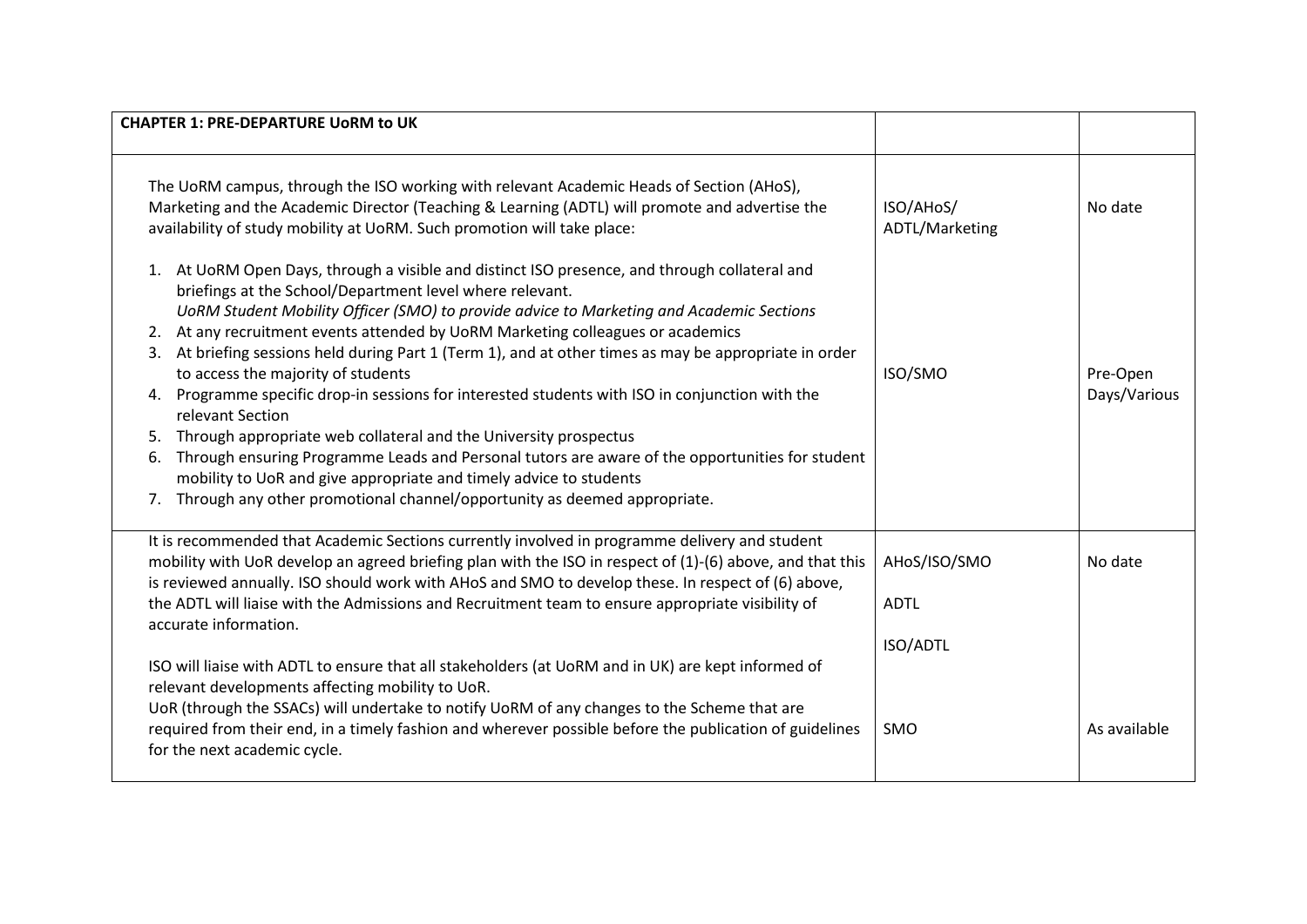| It should be recognised that all promotional activities for UoRM students considering mobility should<br>form part of the 'expectations' setting agenda. It should be acknowledged that despite the programme<br>of study at UoRM mirroring that at the UK, students will still be getting an international mobility<br>experience, and that it will present the student with personal challenges, a different life environment,<br>and new cultural exposures, enabling them to acquire and develop intercultural skills. |          |         |
|----------------------------------------------------------------------------------------------------------------------------------------------------------------------------------------------------------------------------------------------------------------------------------------------------------------------------------------------------------------------------------------------------------------------------------------------------------------------------------------------------------------------------|----------|---------|
| 1.0 WHO CAN APPLY                                                                                                                                                                                                                                                                                                                                                                                                                                                                                                          |          |         |
| Study abroad at UoR is available to fulltime undergraduate students who are registered students at the<br>University of Reading Malaysia and who meet the further conditions in this document. The mobility<br>scheme applies to Malaysian students and to international students who are studying for the whole of<br>their degreeat UoRM.                                                                                                                                                                                |          |         |
| Students can only undertake mobility where their degree programme is being delivered at UoR (as<br>listed below) or, where their degree is not listed, where all of the modules constituting the relevant<br>Part of their degree are being delivered at UoRM. Students will not be permitted to transfer onto a<br>different programme. The list of approved programmes will be agreed annually by the TLD and ADTL, in<br>advance of these guidelines being updated.                                                     | TLD/ADTL | Sept 30 |
| Students must have passed (normally at first attempt for those wishing to travel in September) and be<br>qualified to progress to the relevant stage of their programmes. Students undertaking late first<br>attempts due to the award of DNS will normally not be able to travel in September.                                                                                                                                                                                                                            |          |         |
| Students who are in debt to the University, or who have been found guilty of serious disciplinary<br>offences under the Code of Conduct Regulations will not normally be permitted to take part in the<br>scheme.                                                                                                                                                                                                                                                                                                          |          |         |
| For the academic year 2018/19, the relevant degree programmes are as follows:                                                                                                                                                                                                                                                                                                                                                                                                                                              |          |         |
| BSc Real Estate/BSc Investment & Finance in Property                                                                                                                                                                                                                                                                                                                                                                                                                                                                       |          |         |
| BA Business and Management/BA Management and Business                                                                                                                                                                                                                                                                                                                                                                                                                                                                      |          |         |
| <b>BSc Accounting and Finance</b><br>M Pharmacy (MPharm)                                                                                                                                                                                                                                                                                                                                                                                                                                                                   |          |         |
| <b>BSc Quantity Surveying</b>                                                                                                                                                                                                                                                                                                                                                                                                                                                                                              |          |         |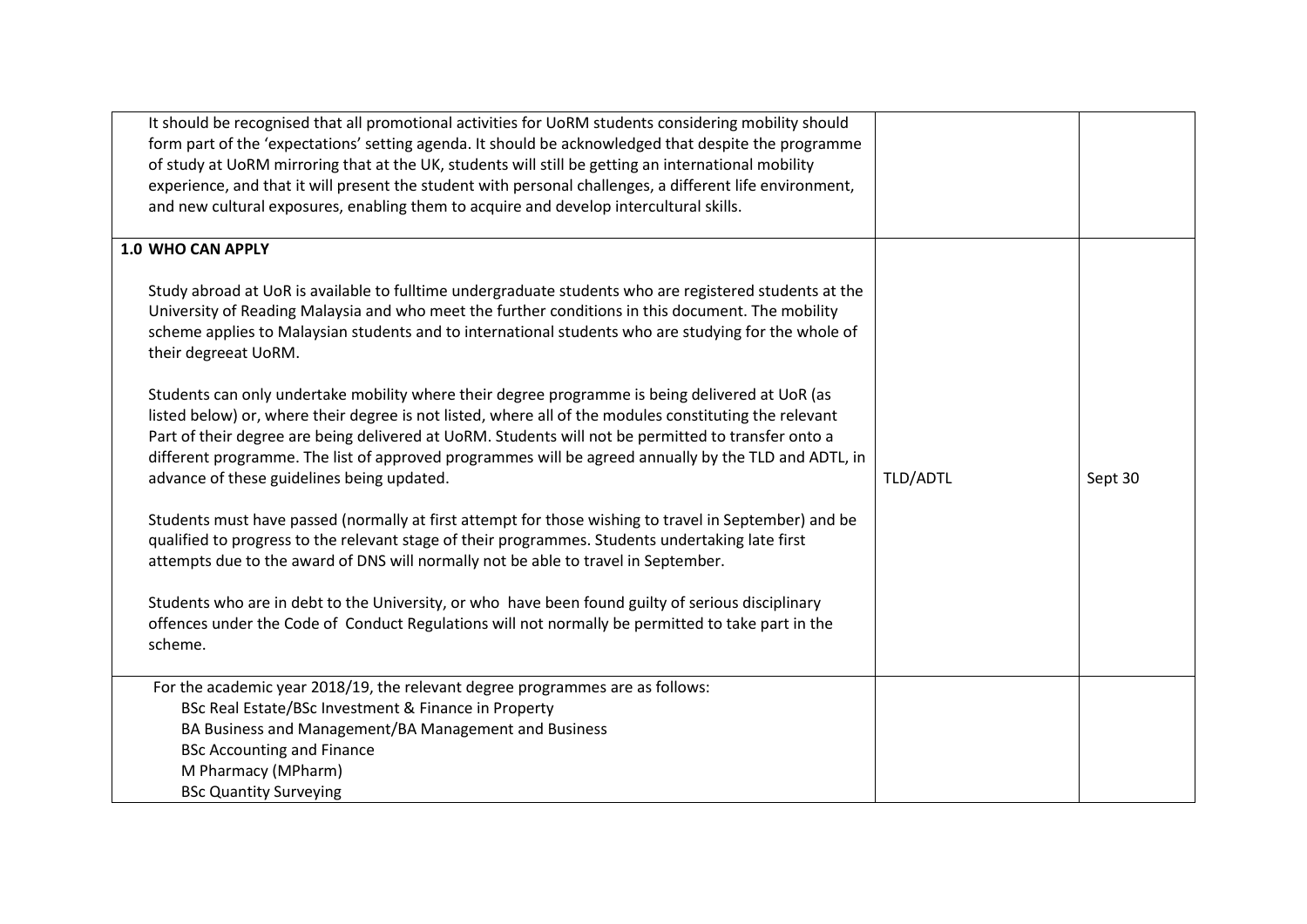| <b>BSc Building Surveying</b>                                                                         |          |
|-------------------------------------------------------------------------------------------------------|----------|
| <b>BSc Construction Management</b>                                                                    |          |
|                                                                                                       |          |
| <b>BSc Psychology</b>                                                                                 |          |
| <b>DEFINITIONS</b>                                                                                    |          |
|                                                                                                       |          |
| Student Mobility - Study at UoR for 3 months up to one year<br>$\bullet$                              |          |
| Progression - Entry into Year 1 at UoR from UoRM Foundation Programme                                 |          |
| Transfer - Completing part 2 and 3 at UoR                                                             |          |
|                                                                                                       |          |
| Transition - MPharm 2+2 (compulsory final 2 years at UoR)                                             |          |
|                                                                                                       |          |
| 1.1<br><b>MOBILITY OPTIONS</b>                                                                        |          |
|                                                                                                       |          |
| Student mobility for study at UoRM ill normally be limited to:                                        |          |
|                                                                                                       |          |
| 1. Part 2 of a degree programme only, unless the student has already been studying at UoR for a       |          |
| period including the Spring and Summer term at Part 2. If the student elects to remain for Part 3     |          |
| also, it would be expected that their registration will be transferred to the UoR campus.             |          |
|                                                                                                       |          |
| For mobility at Part 2, students must elect to study at UoR for:                                      |          |
| The whole of the Part 2 year, or<br>2.                                                                |          |
| The Autumn term only, or<br>3.                                                                        |          |
| The Spring and Summer term combined.<br>4.                                                            |          |
| Exceptions to the above may be granted, by the TLD in consultation with the ADTL and relevant         | TLD/ADTL |
| programme directors/leads at both campuses. Exceptions may be granted:                                |          |
| a. On an individual student basis, considering their individual circumstances, (eg a student may make |          |
| a case supporting a request to visit UoRM for the Autumn term at Part 3), or                          |          |
|                                                                                                       |          |
| b. On a programme-by programme basis (eg A School may make a case that only option (2) above          |          |
| should apply to a particular programme.                                                               |          |
|                                                                                                       |          |
|                                                                                                       |          |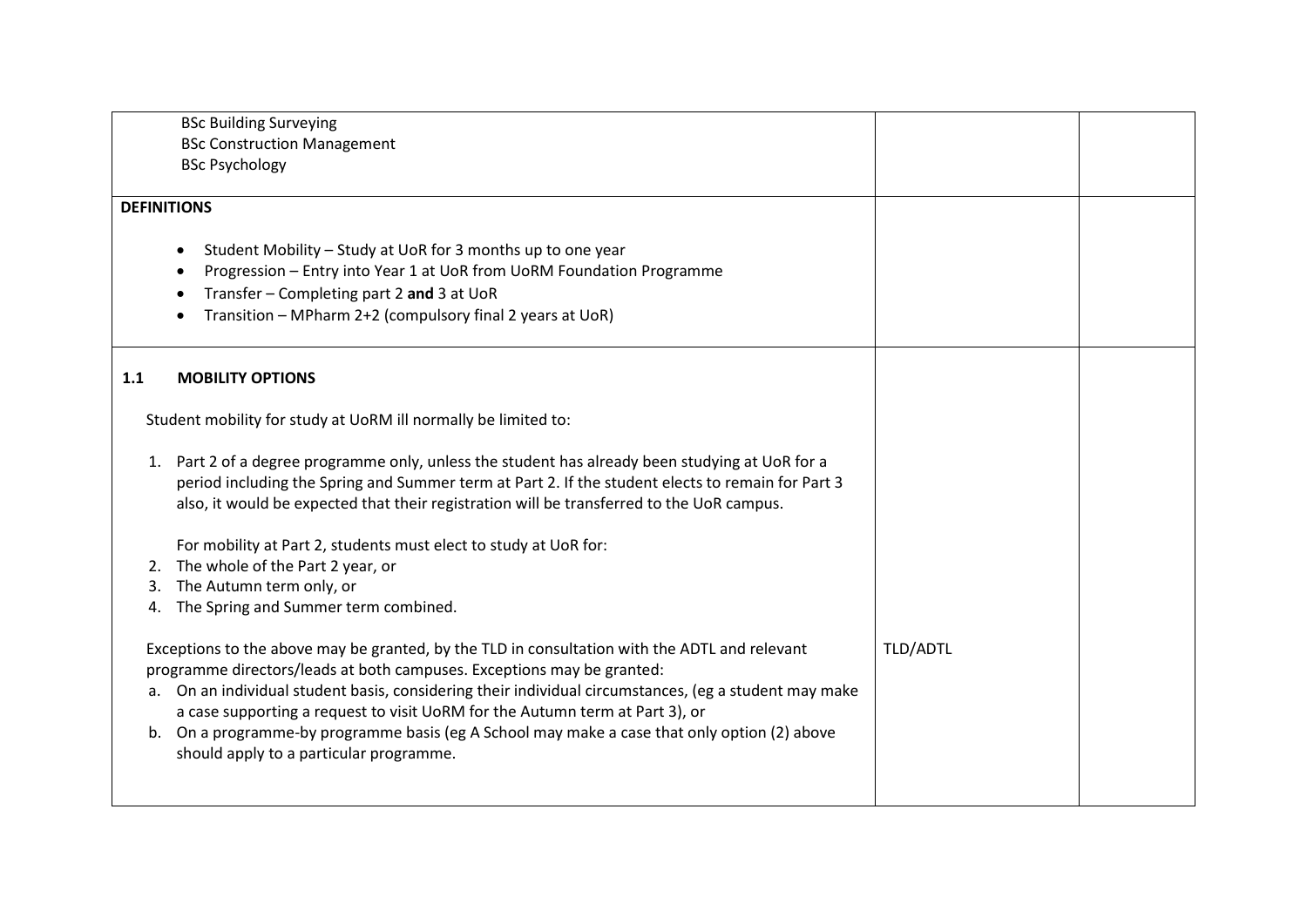| Students should be made aware of any requirements of accreditation or other professional bodies<br>regarding place/mode of study which might impact their decision to undertake mobility. The relevant<br>Programme Director will give appropriate guidance on this. It should be noted for instance, that Pharmacy<br>students must undertake the whole of their Part 3 and Part 4 studies in the UK.                                                                                                                                                                                                                        | PL                                                                                                        | As<br>appropriate       |
|-------------------------------------------------------------------------------------------------------------------------------------------------------------------------------------------------------------------------------------------------------------------------------------------------------------------------------------------------------------------------------------------------------------------------------------------------------------------------------------------------------------------------------------------------------------------------------------------------------------------------------|-----------------------------------------------------------------------------------------------------------|-------------------------|
| For students studying in the spring term at UoR, end of year examinations must be completed on the<br>UK campus. They are not normally allowed to return to UoRM campus for summer term to sit for their<br>exams in Malaysia, except by special permission from ADTL/TLD. A full transfer to the UK or mobility<br>options in Part 3 will be considered on a case by case basis. Students are required to speak to their<br>respective Programme Leads to get approval for any study duration in the UK in Part 3.                                                                                                           | <b>UoRM Students</b><br>ADTL/TLD                                                                          | Various                 |
| The School of Pharmacy in Malaysia is offering a 2+2 MPharm (Hons) degree, which requires students<br>to transition to the UK after two years in Malaysia to the UoR campus.                                                                                                                                                                                                                                                                                                                                                                                                                                                  | UoRM MPharm 2+2<br>students                                                                               | 30 March                |
| HBS Malaysia offers a four-year Accounting and Finance Programme that includes a placement with the<br>duration of one year. Students enrolled in A&F in Malaysia who take part in the Mobility programme<br>and will resume their studies in Malaysia, are normally expected to undertake the placements in<br>Malaysia.<br>Transfer students from UoRM who study A&F in the UK and plan to graduate at UoR will have the<br>option to complete the degree with a total duration of 3 years instead of 4 years in the UK by not<br>completing a placement in the UK - the placement year is not compulsory on the UK campus. | <b>UoRM Accounting &amp;</b><br>Finance students<br><b>UoRM Careers &amp;</b><br><b>Placements Office</b> | 30 March                |
| <b>CAPPING</b><br>Any arrangements for the imposition of maximum numbers of students permitted to undertake<br>mobility ('caps') - either on an overall total number of students basis, or on a programme-by-<br>programme basis, or by individual modules, will be agreed in advance by the TLD (informed by UK HoSs<br>and SDTLs) and the ADTL (informed by AHoS and PLs). Any such caps on numbers should normally be<br>conveyed to ISO and the EASO by 1 <sup>st</sup> October (For the academic year 2018/19, the deadline for capping<br>requests is 31 <sup>st</sup> January 2018)                                    | TLD/ADTL                                                                                                  | 1 <sup>st</sup> October |
| In the event of the number of UoRM students wishing to study at the UK campus exceeds the imposed<br>cap, UoRM Sections will be responsible for selecting the successful applicants. Schools must provide the                                                                                                                                                                                                                                                                                                                                                                                                                 | AHoS/ISO                                                                                                  | $1st$ October           |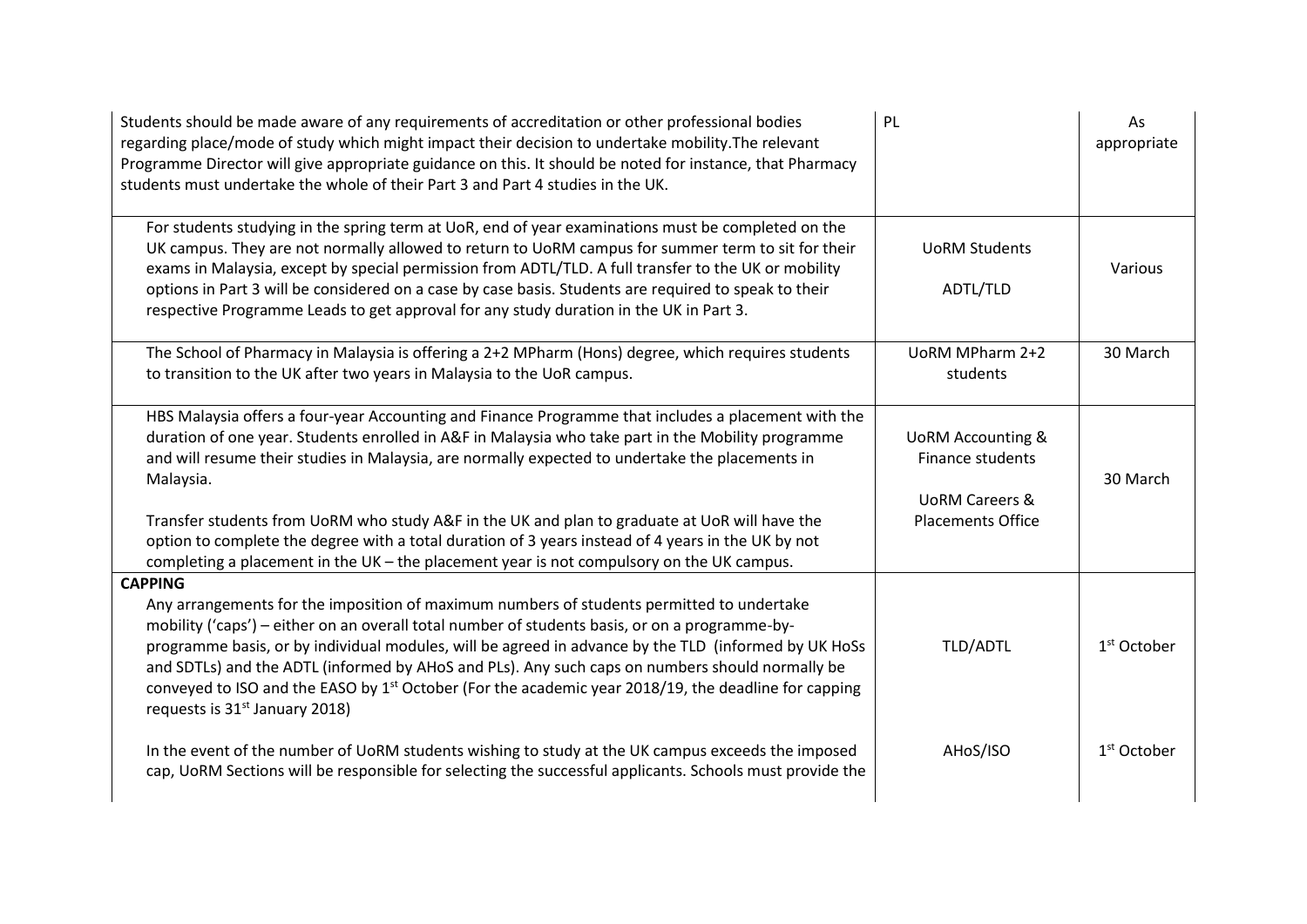| ADTL, the TLD and the ISO with their selection criteria by 1 <sup>st</sup> October (For the academic year 2018/19,<br>the deadline for providing capping criteria is 31 <sup>st</sup> January 2018).                                                                                                                                                                                                                                                                                                                                                                                                                                |                                               |                     |
|-------------------------------------------------------------------------------------------------------------------------------------------------------------------------------------------------------------------------------------------------------------------------------------------------------------------------------------------------------------------------------------------------------------------------------------------------------------------------------------------------------------------------------------------------------------------------------------------------------------------------------------|-----------------------------------------------|---------------------|
| <b>1.2 MODULE AVAILABILITY</b>                                                                                                                                                                                                                                                                                                                                                                                                                                                                                                                                                                                                      |                                               |                     |
| Mobility students must be advised by the relevant Programme Lead that the full suite of optional<br>modules available in the UK might not be offered at UoRM when they return. Students must check that<br>the options which they wish to study are available to them when they return to UoRM. It is not<br>normally possible to undertake distance learning whilst at UoRM, of modules offered only in the UK.<br>Students undertaking individual project or dissertation modules must be advised about the availability<br>of qualified supervisors or resources at UoR.                                                         | Programme Lead/UoRM<br>students               | Pre-<br>application |
| UoR Programme Directors and Heads of School/Departments will notify the UoRM of any option<br>modules where student numbers are 'capped' and therefore not guaranteed available to Malaysian<br>students. UoRM (ADTL liaising with Academic Heads of Section) will undertake to ensure that all core<br>modules are available, and that sufficient option modules are offered to enable a minimum of 60<br>credits (including core credits) to be studied during the Autumn term, and 60 credits (including core<br>credits) during the Spring term.                                                                                | <b>Programme Directors</b><br>(UoR)/ADTL/AHoS | 30 March            |
| Where individual modules are delivered over two terms, and a student splits their study between the<br>two terms, the Module Convenor and Module Lead must ensure that the student has the opportunity<br>to meet the full learning outcomes of the module, and that assessments are designed to<br>accommodate, in a fair and consistent manner, the period of mobility. This may be particularly<br>challenging where an assessment includes a group work element spread over two terms. Where such<br>instances occur in option modules, the programme team may elect not to make this module available<br>to mobility students. | Module Convenor/Module<br>Lead                | 30 March            |
| 1.3 CONDITIONS                                                                                                                                                                                                                                                                                                                                                                                                                                                                                                                                                                                                                      |                                               |                     |
| Students undertaking mobility must be in all respects qualified to otherwise continue with their studies<br>at their 'home' campus. They must have satisfied all of the requisite progression requirements, and<br>must satisfy any prerequisite requirements for modules they wish to study in UoRM. Students who are                                                                                                                                                                                                                                                                                                              |                                               |                     |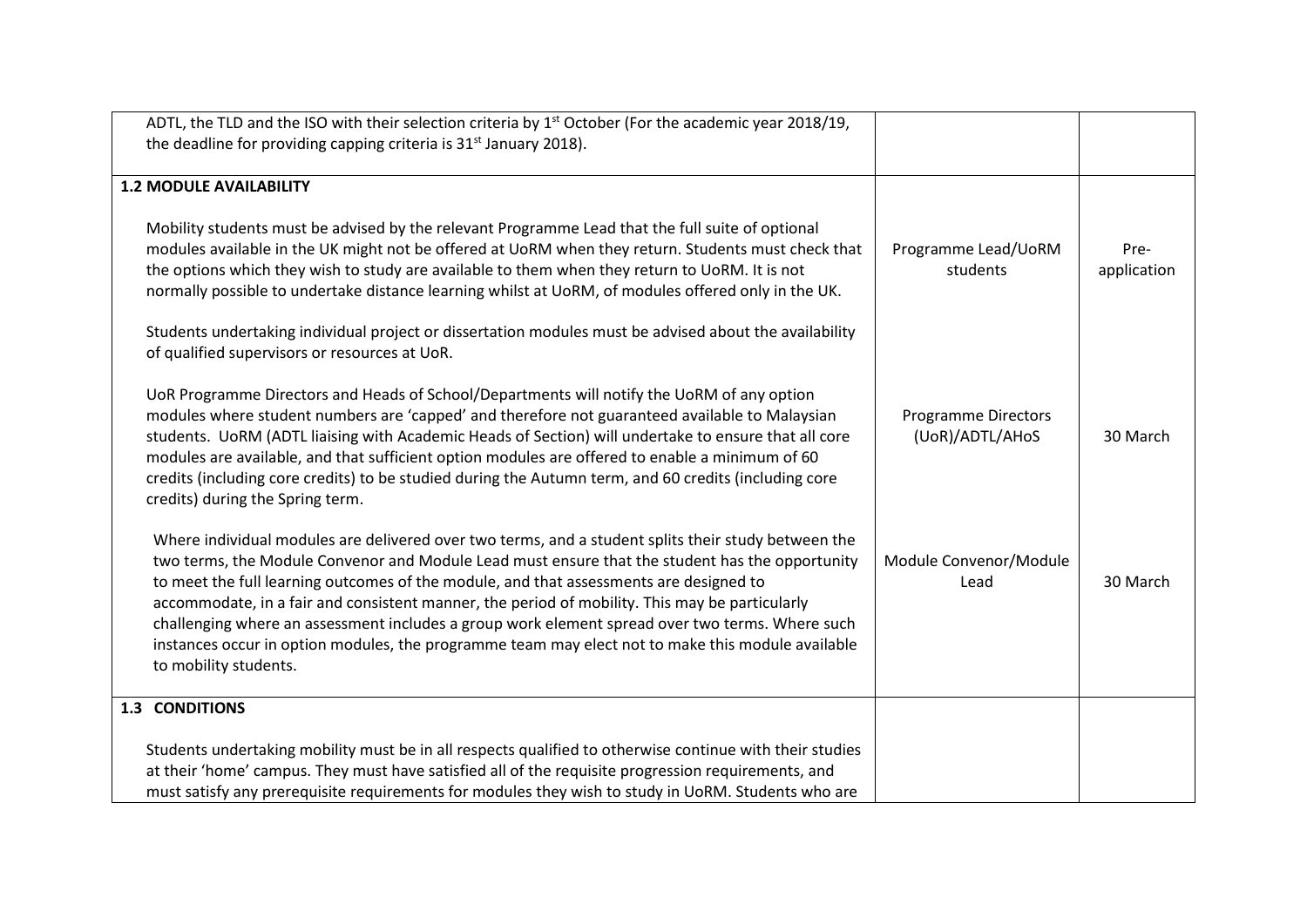|      | the subject of ongoing investigations for any of the following reasons will not normally be permitted to |                        |             |
|------|----------------------------------------------------------------------------------------------------------|------------------------|-------------|
|      | undertake mobility:                                                                                      |                        |             |
| i.   | academic misconduct                                                                                      |                        |             |
| ii.  | failure to engage with their studies,                                                                    | TLD/ADTL               | As          |
| iii. | fitness to study or fitness to practice,                                                                 |                        | appropriate |
| iv.  | breach of regulations for conduct,                                                                       |                        |             |
| ۷.   | debt to the University                                                                                   |                        |             |
| vi.  | investigation by the police for a criminal offence                                                       |                        |             |
|      | Any allegation under i-vi above which comes to light while the student is at UoR, relating to the        |                        |             |
|      | student's time in Malaysia, may result in the investigation being carried out at UoR, or in the student  |                        |             |
|      | being required to return to Malaysia to assist in the investigation. Such investigations will be the     |                        |             |
|      | responsibility of the TLD and ADTL working with the University's Dean of Discipline, Chair of SCAM and   |                        |             |
|      | Provost UoRM as appropriate.                                                                             |                        |             |
|      |                                                                                                          |                        |             |
| a)   | <b>Conditions and Eligibility</b>                                                                        |                        |             |
|      | If a student fails an end of year examination at first attempt, students will not be permitted to        | UoRM student           | 31 August   |
|      | undertake Student Mobility, even if the student is making an appeal in case of a failed exam.            |                        |             |
| b)   | <b>Change of programme</b>                                                                               |                        |             |
|      | Students are not normally allowed to change their programme of study on movement between                 | <b>UoRM</b>            |             |
|      | campuses. Any student who wish to change their programme in the UK is required to speak to their         | student/Programme Lead | 30 March    |
|      | Programme Lead in Malaysia for their advice.                                                             |                        |             |
| c)   | <b>MPU</b>                                                                                               |                        |             |
|      | At UoRM all Malaysian and International students are required to complete Mata Pelajaran Umum            | <b>UoRM</b> student    | 31 August   |
|      | (MPU) modules. Those students who are planning to undertake any time on the UK campus are                |                        |             |
|      | required to attend MPU classes whilst on the UoRM campus.                                                |                        |             |
|      | d) Caps                                                                                                  |                        |             |
|      | Any arrangements for the imposition of maximum numbers of students permitted to undertake                | TLD/ADTL               |             |
|      | mobility - either on an overall total number of students basis, or on a programme-by-programme           |                        |             |
|      | basis, or by individual modules, will be agreed in advance by the TLD International (informed by UK      | HoS/SDTL/AHoS          | 31 January  |
|      |                                                                                                          |                        |             |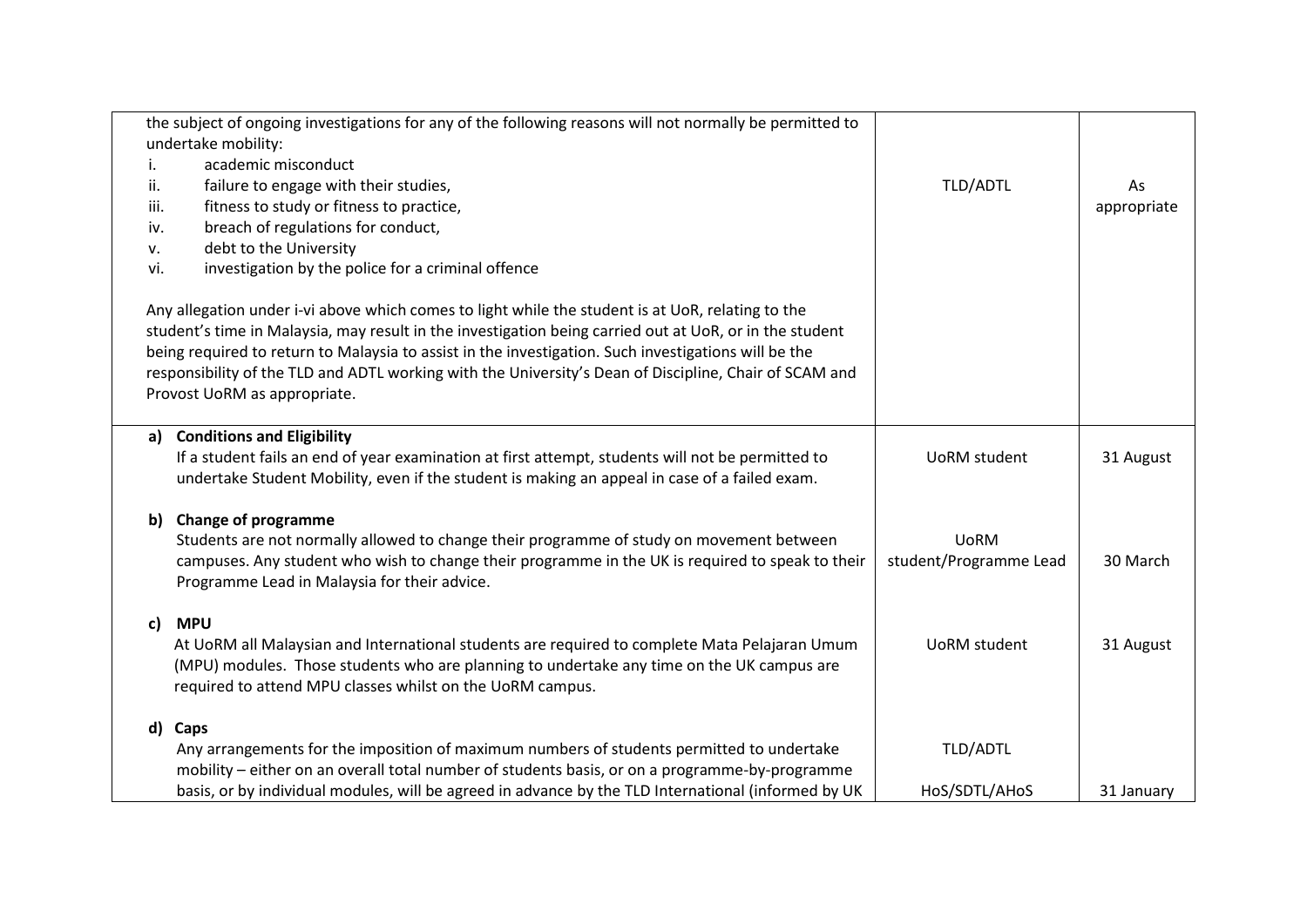| Heads of School and SDTLs) and the ADTL UoRM (informed by AHoS and Programme Leads). Any<br>such caps on numbers will be conveyed to ESAO and the UoRM International Office by 31 <sup>st</sup> January<br>preceding the academic year of travel.                                                                                                                  |                                                                                                                                                                                                                                                                                                                                                     |                                 |                                                                     |                                    | <b>UoRM International Office</b> |                      |           |
|--------------------------------------------------------------------------------------------------------------------------------------------------------------------------------------------------------------------------------------------------------------------------------------------------------------------------------------------------------------------|-----------------------------------------------------------------------------------------------------------------------------------------------------------------------------------------------------------------------------------------------------------------------------------------------------------------------------------------------------|---------------------------------|---------------------------------------------------------------------|------------------------------------|----------------------------------|----------------------|-----------|
|                                                                                                                                                                                                                                                                                                                                                                    | <b>1.4 SPECIAL REQUIREMENTS</b>                                                                                                                                                                                                                                                                                                                     |                                 |                                                                     |                                    |                                  |                      |           |
| The University of Reading welcomes all students and has a dedicated Disability Advisory Service which<br>offers advice and guidance to students with any disability, mental health condition, or specific learning<br>difficulty (SpLD). For more essential information regarding disabilities:<br>http://www.reading.ac.uk/do/disability-information-landing.aspx |                                                                                                                                                                                                                                                                                                                                                     |                                 |                                                                     |                                    | <b>UoRM</b> students             | 30 March             |           |
|                                                                                                                                                                                                                                                                                                                                                                    | If UoRM students have any special requirements (for example a disability) and need assistance at the<br>airport, the students are required send in advance by email the details of their flight number, date and<br>time of arrival at London Heathrow or Gatwick airports to the Erasmus & Study Abroad Office email:<br>studyabroad@reading.ac.uk |                                 |                                                                     |                                    |                                  | <b>UoRM</b> students | 31 August |
|                                                                                                                                                                                                                                                                                                                                                                    | <b>1.5 TUTION FEES</b>                                                                                                                                                                                                                                                                                                                              |                                 |                                                                     |                                    |                                  |                      |           |
| Different fees apply to the different mobility/progression/transfer/transition options for UoRM students<br>studying at UoR for a particular time period:                                                                                                                                                                                                          |                                                                                                                                                                                                                                                                                                                                                     |                                 |                                                                     | ADTL/ISO                           | 30 November                      |                      |           |
|                                                                                                                                                                                                                                                                                                                                                                    | <b>Study Options</b>                                                                                                                                                                                                                                                                                                                                | <b>Duration</b>                 | <b>Fees</b>                                                         | To be determined by<br>and paid to |                                  |                      |           |
|                                                                                                                                                                                                                                                                                                                                                                    |                                                                                                                                                                                                                                                                                                                                                     | 1 year                          | International<br><b>Student Fees less</b><br>20%                    | <b>UoR</b>                         |                                  |                      |           |
|                                                                                                                                                                                                                                                                                                                                                                    | <b>Mobility</b>                                                                                                                                                                                                                                                                                                                                     | 1 term<br>(Autumn)              | Pro-rata<br><b>International</b><br><b>Student Fees less</b><br>20% | <b>UoR</b>                         |                                  |                      |           |
|                                                                                                                                                                                                                                                                                                                                                                    |                                                                                                                                                                                                                                                                                                                                                     | 2 terms<br>(Spring &<br>Summer) | Pro-rata<br><b>International</b>                                    | <b>UoR</b>                         |                                  |                      |           |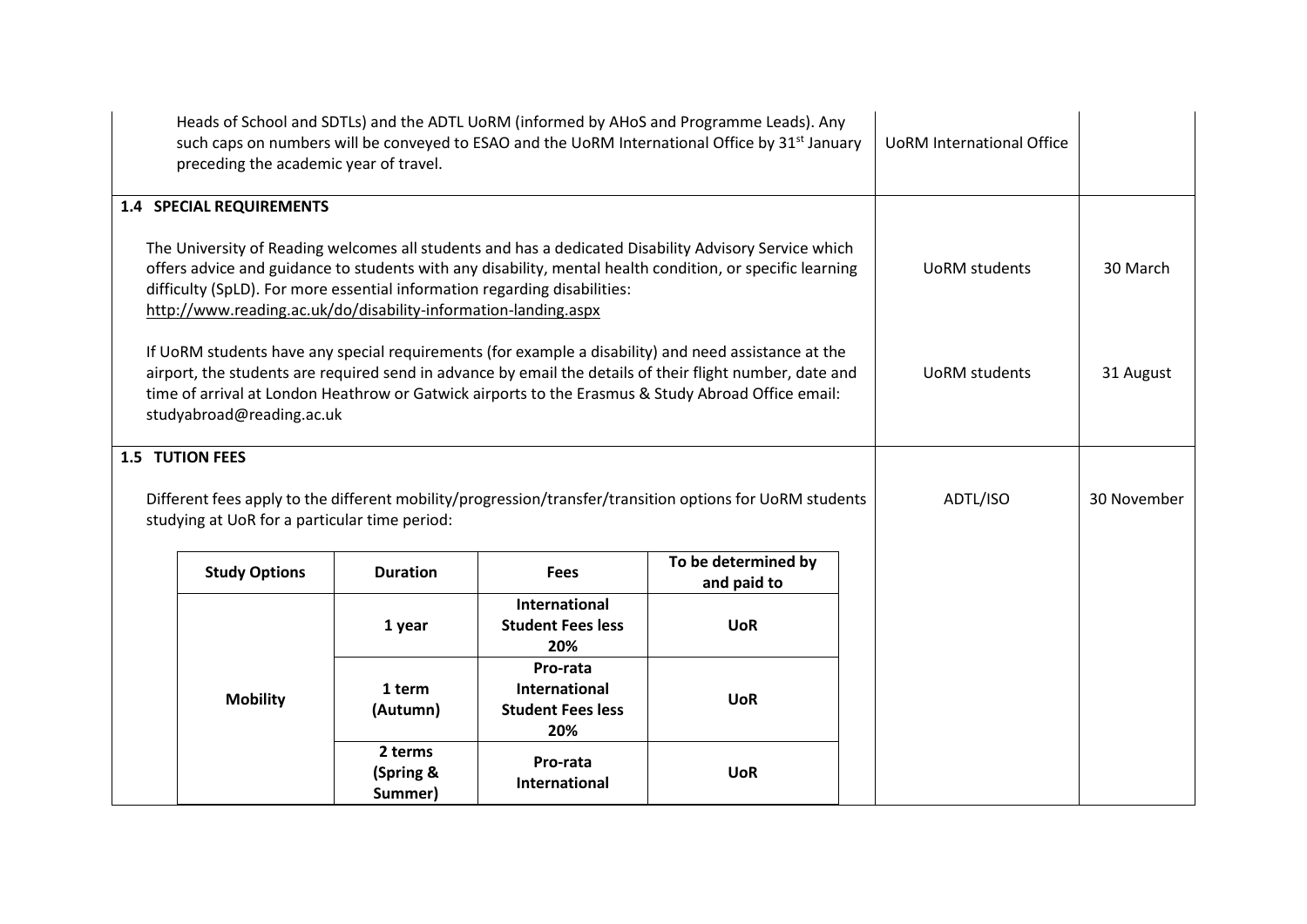|                 |                              |           | <b>Student Fees less</b><br>20%                                                                      |                                                                                                            |  |                     |               |
|-----------------|------------------------------|-----------|------------------------------------------------------------------------------------------------------|------------------------------------------------------------------------------------------------------------|--|---------------------|---------------|
|                 |                              |           | <b>International</b>                                                                                 |                                                                                                            |  |                     |               |
|                 | Progression                  | 1-3 years | <b>Student Fees less</b>                                                                             | <b>UoR</b>                                                                                                 |  |                     |               |
|                 |                              |           | 20%<br><b>Year 1: International</b>                                                                  |                                                                                                            |  |                     |               |
|                 |                              |           | <b>Student Fees less</b>                                                                             |                                                                                                            |  |                     |               |
|                 |                              |           | 20%                                                                                                  |                                                                                                            |  |                     |               |
|                 | <b>Transfer</b>              | 1-2 years | Year <sub>2</sub>                                                                                    | <b>UoR</b>                                                                                                 |  |                     |               |
|                 |                              |           | <b>International</b>                                                                                 |                                                                                                            |  |                     |               |
|                 |                              |           | <b>Student Fees</b>                                                                                  |                                                                                                            |  |                     |               |
|                 |                              |           | International                                                                                        |                                                                                                            |  |                     |               |
|                 | <b>Transition</b>            | 2 years   | <b>Student Fees less</b>                                                                             | <b>UoR</b>                                                                                                 |  |                     |               |
|                 |                              |           | 20%                                                                                                  |                                                                                                            |  |                     |               |
|                 | <b>1.6 VISA APPLICATIONS</b> |           |                                                                                                      |                                                                                                            |  |                     |               |
|                 |                              |           |                                                                                                      |                                                                                                            |  |                     |               |
|                 |                              |           |                                                                                                      | If the intended duration of study is shorter than 6 months, students can enter the UK on a Student         |  |                     |               |
|                 |                              |           | Visitor visa. If the intended duration of study is longer than 6 months, students will need a Tier 4 |                                                                                                            |  | UoRM student/SMO    | 15 June       |
| (general) visa. |                              |           | <b>UoRM</b>                                                                                          |                                                                                                            |  |                     |               |
|                 |                              |           |                                                                                                      | UoRM International Office will advise the students via email and during briefings that they must submit    |  |                     |               |
|                 |                              |           |                                                                                                      | their UK student visa application independently. Visa application guidance will be given to students       |  |                     |               |
|                 | during the briefing.         |           |                                                                                                      |                                                                                                            |  |                     |               |
|                 | <b>Short Term Study Visa</b> |           |                                                                                                      |                                                                                                            |  |                     |               |
|                 |                              |           |                                                                                                      |                                                                                                            |  |                     |               |
|                 |                              |           |                                                                                                      | Students going for one or two terms must apply for short-term study leave at the UK border upon            |  |                     |               |
|                 |                              |           |                                                                                                      | arrival. UK admissions will issue a short-term study visa letter to students before they travel to the UK. |  |                     |               |
|                 |                              |           |                                                                                                      | Students passports should be stamped endorsing with 6 months leave from the date of entry. This visa       |  | <b>UoRM</b> student | 3 weeks       |
|                 | is currently free of charge. |           |                                                                                                      |                                                                                                            |  |                     | before intake |
|                 |                              |           |                                                                                                      |                                                                                                            |  |                     | date at UoR   |
|                 |                              |           |                                                                                                      | For more info: https://student.reading.ac.uk/essentials/international/visa-and-immigration/short-          |  |                     |               |
|                 | term-study-visa.aspx         |           |                                                                                                      |                                                                                                            |  |                     |               |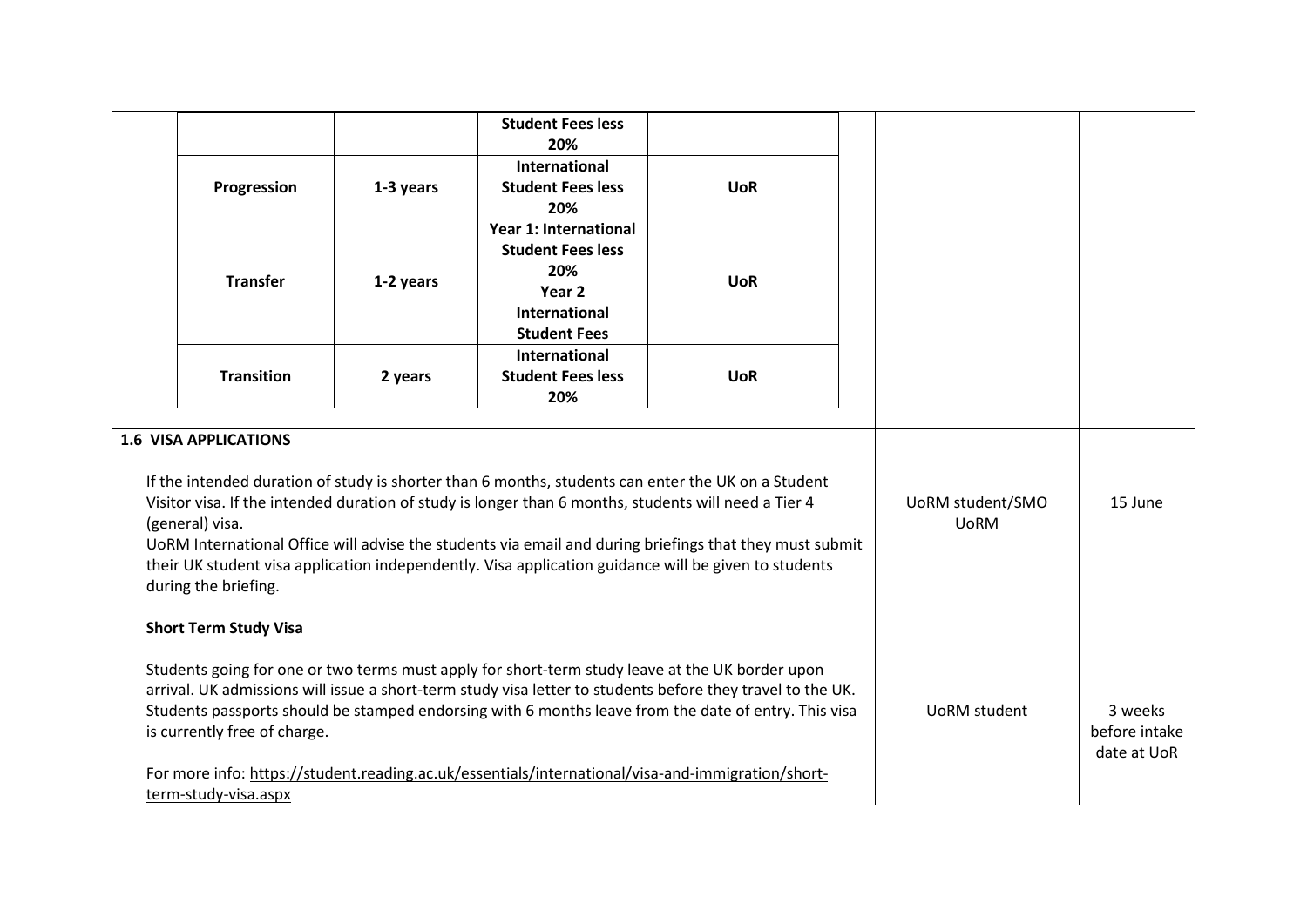| Tier 4 (general) visa                                                                                                                                                                                                                                                           |                     |                                         |
|---------------------------------------------------------------------------------------------------------------------------------------------------------------------------------------------------------------------------------------------------------------------------------|---------------------|-----------------------------------------|
| The earliest a student can apply for a visa is 3 months before the overseas study period commences.<br>Applicants usually receive a decision on their application within 3 weeks of submitting. Applicants are<br>advised to check visa processing times for their own country. | UoRM student        | 3 weeks<br>before intake<br>date at UoR |
| <b>Visa application fees</b><br>Currently visa applications from outside the UK is £335                                                                                                                                                                                         | <b>UoRM</b> student | Various                                 |
| <b>Duration of stay</b><br>Students can arrive in the UK:<br>up to 1 week before, if the intended duration of study lasts 6 months or less<br>$\bullet$<br>up to 1 month before, if the intended duration of study lasts more than 6 months<br>$\bullet$                        | UoRM student        | Various                                 |
| <b>Tier 4 Maintenance Requirements</b>                                                                                                                                                                                                                                          |                     |                                         |
| If studying on a programme that is more than 12 months in duration, applicants must show enough<br>funding for the first year. If the programme of study is 12 months or less, applicants must show enough<br>money for the entire programme.                                   | <b>UoRM</b> student | Various                                 |
| Any tuition fees paid to the University before application for visas can be deducted from the total<br>amount. This can be evidenced on an applicant's CAS or by receipts.                                                                                                      |                     |                                         |
| Living costs                                                                                                                                                                                                                                                                    |                     |                                         |
| Applicants must show an amount of £9135 (£1015 per month up to a maximum of 9 months) or<br>intended duration of study, whichever is shorter.                                                                                                                                   | <b>UoRM</b> student | Various                                 |
| Up to £1265 of any University of Reading accommodation fees paid can be deducted from the total<br>amount. This can be evidenced on an applicant's CAS or by receipts. This amount does not include fees<br>paid towards private accommodation.                                 |                     |                                         |
|                                                                                                                                                                                                                                                                                 |                     |                                         |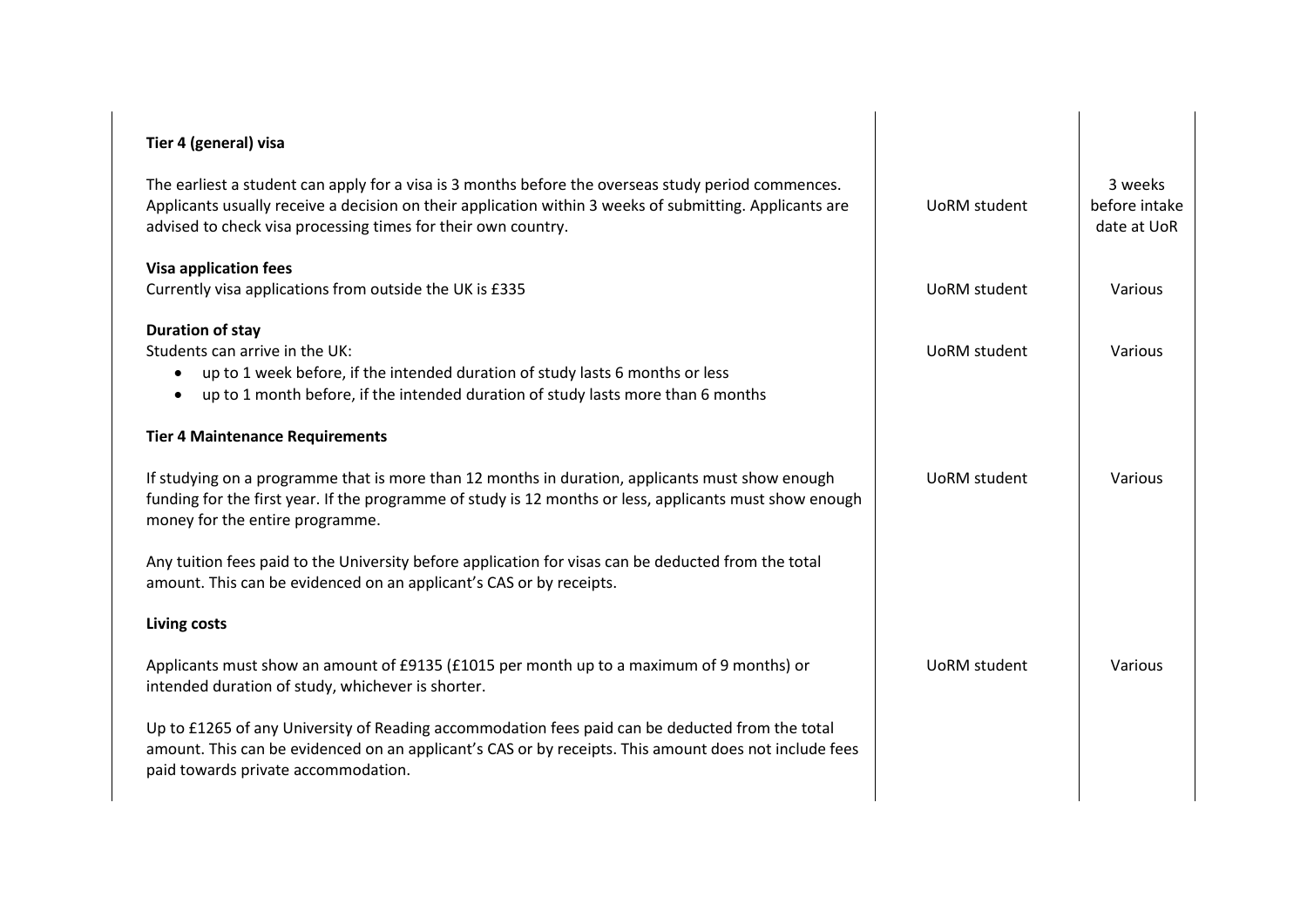| <b>Bank Statements</b>                                                                                                                                                                                                                                                                                                                                                                                                                                                                                                                                                                                                                                                                                                                                                                                                                                                                                            |                                |         |
|-------------------------------------------------------------------------------------------------------------------------------------------------------------------------------------------------------------------------------------------------------------------------------------------------------------------------------------------------------------------------------------------------------------------------------------------------------------------------------------------------------------------------------------------------------------------------------------------------------------------------------------------------------------------------------------------------------------------------------------------------------------------------------------------------------------------------------------------------------------------------------------------------------------------|--------------------------------|---------|
| Bank statements must be for a consecutive 28-day period and the end date of the statement must not<br>be later than 31 days before the application date. For instance, if a bank statement is from 1 June to 30<br>June, applicants must apply no than 31 July. Bank statements must be original and must show:<br>applicants name or parent(s) name(s); and<br>account number; and<br>date of statement; and<br>$\bullet$<br>bank's name and logo; and<br>amount available; and<br>amount must be available for at least 28 consecutive days<br>NOTE: If relying on parental bank statements, applicants will need to provide their original bank<br>statement, their original birth certificate showing the names of parents and a letter from parent(s)<br>confirming their relationship and consent to applicants using their funds to study in the UK.<br><b>Confirmation of Acceptance of Studies (CAS)</b> | <b>UoRM</b> student            | Various |
| Students must have CAS number before making an application as Tier 4 (General) Student. A CAS is an<br>electronic document issued by UoR admissions when making an unconditional offer. A CAS will be valid<br>for use in a Tier 4 application for up to six months from the date it was generated.<br>For further assistance from UoR Immigration Advisory Service:<br>Contact the International Student Advisory Team<br>$\bullet$<br>Email: int.adv@reading.ac.uk<br><b>Contact an Immigration Advisor</b><br>Email: immigration@reading.ac.uk                                                                                                                                                                                                                                                                                                                                                                 | UoRM student/UoR<br>Admissions | Various |
| <b>1.7 BRIEFINGS FOR STUDENTS</b>                                                                                                                                                                                                                                                                                                                                                                                                                                                                                                                                                                                                                                                                                                                                                                                                                                                                                 |                                |         |
| Every year UoRM conducts briefing on transfers, progression and the mobility programme. The briefing<br>will be held at UoRM and the invitation will be extended to all current students to learn more about<br>UoR especially about accommodation, public transport, arrival information, etc. The briefing will take                                                                                                                                                                                                                                                                                                                                                                                                                                                                                                                                                                                            | <b>ISO</b>                     |         |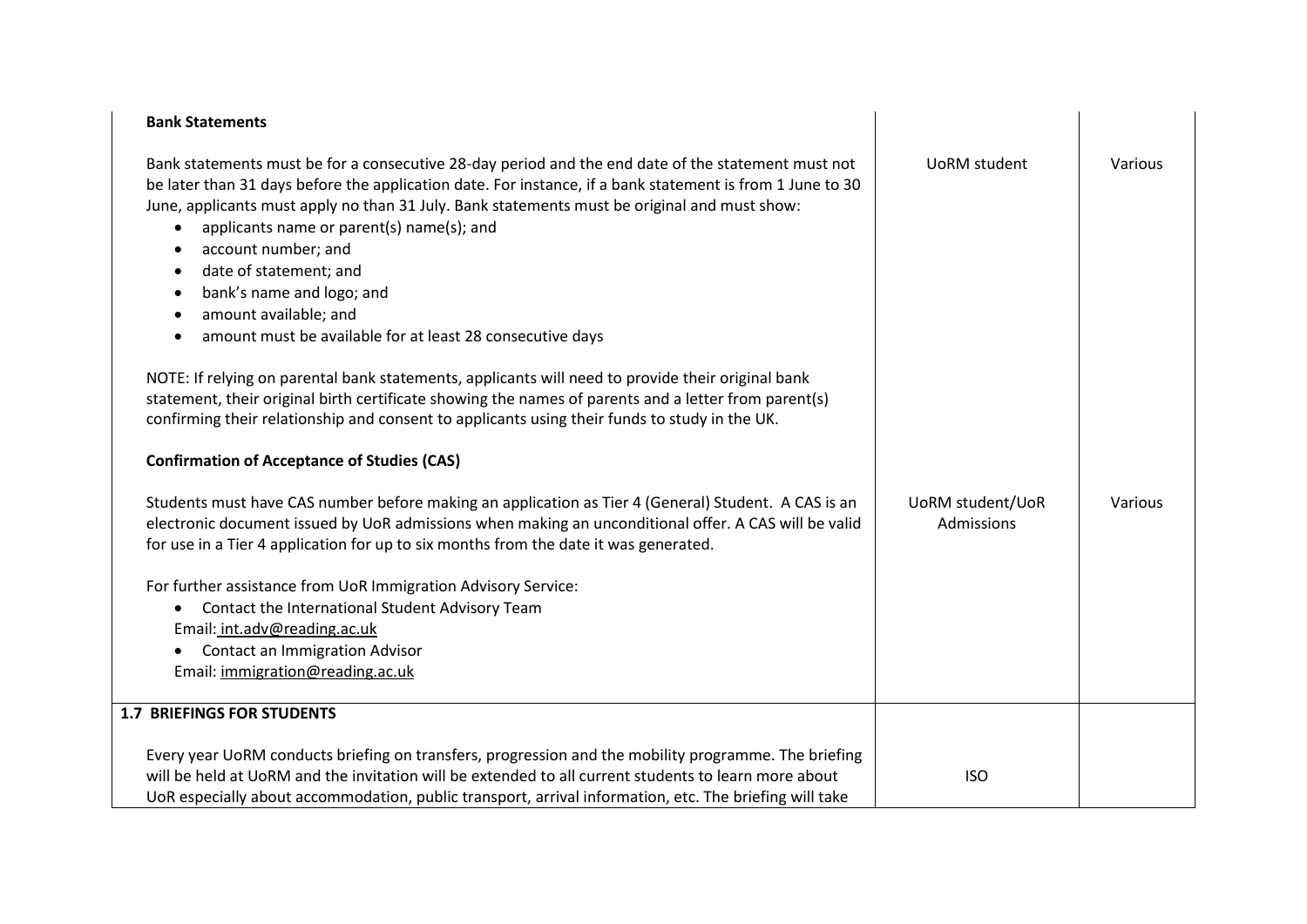| place in November, February before the application deadline, and followed by a UK student visa<br>application briefing in June.                                                                    | November,<br>February, |
|----------------------------------------------------------------------------------------------------------------------------------------------------------------------------------------------------|------------------------|
|                                                                                                                                                                                                    | June                   |
| During the UK visa briefing, students will be given guidance on required documentation and a<br>comprehensive checklist, how to submit an online visa application and other important information. |                        |
| The attendance is compulsory for those who have accepted their conditional offer to study in the UK.                                                                                               |                        |
|                                                                                                                                                                                                    |                        |
|                                                                                                                                                                                                    |                        |
|                                                                                                                                                                                                    |                        |
|                                                                                                                                                                                                    |                        |
|                                                                                                                                                                                                    |                        |
|                                                                                                                                                                                                    |                        |
|                                                                                                                                                                                                    |                        |
|                                                                                                                                                                                                    |                        |
|                                                                                                                                                                                                    |                        |
|                                                                                                                                                                                                    |                        |
|                                                                                                                                                                                                    |                        |
|                                                                                                                                                                                                    |                        |
|                                                                                                                                                                                                    |                        |
|                                                                                                                                                                                                    |                        |
|                                                                                                                                                                                                    |                        |
|                                                                                                                                                                                                    |                        |
|                                                                                                                                                                                                    |                        |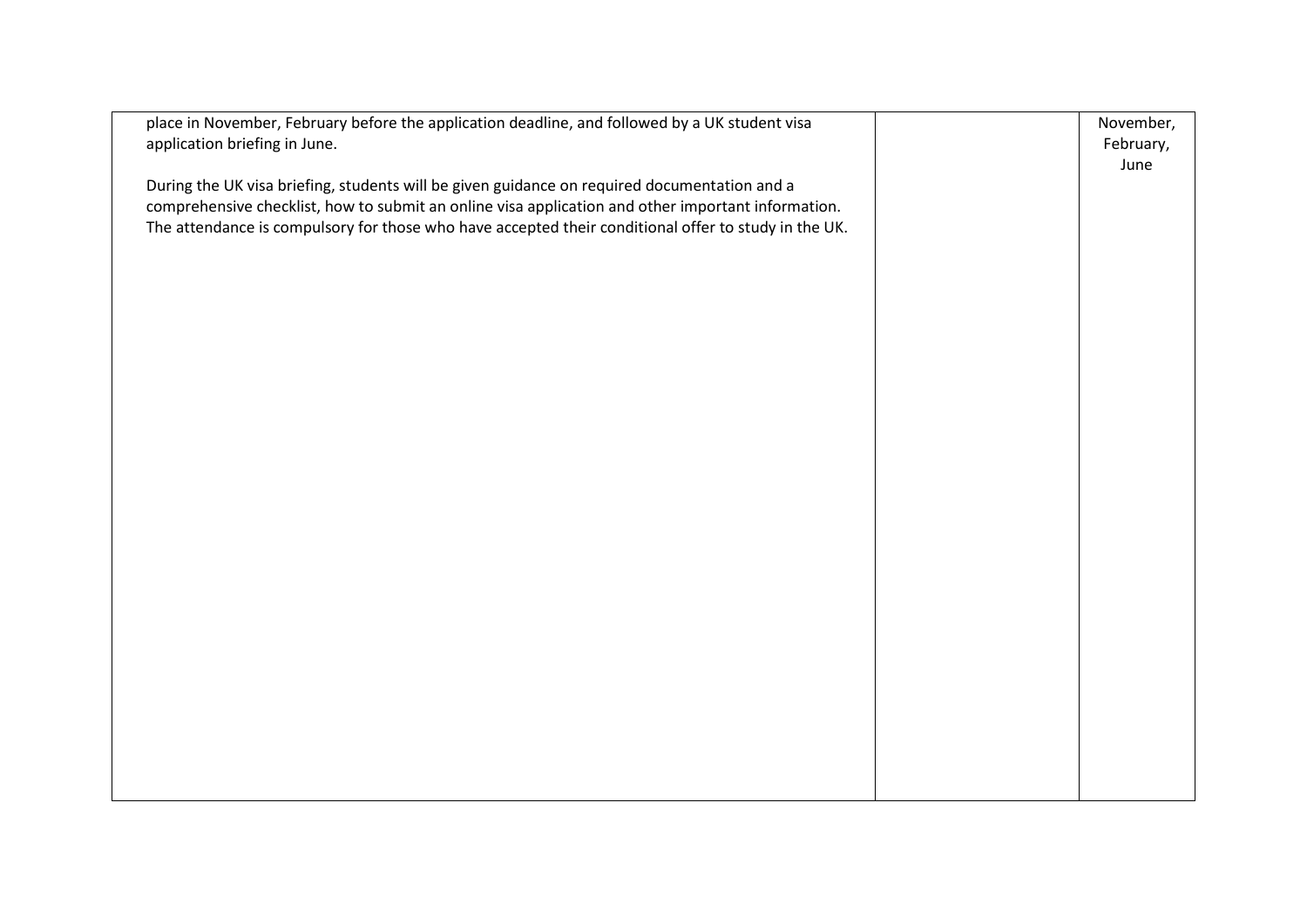|    | <b>1.8 OVERVIEW APPLICATION PROCESS</b>                                                                                                                                                      |                                       |                                |
|----|----------------------------------------------------------------------------------------------------------------------------------------------------------------------------------------------|---------------------------------------|--------------------------------|
|    | 1. Consultation provided on Transfer/Mobility procedures to students and parents.                                                                                                            | <b>SMO UoRM</b>                       | Various                        |
|    | 2. Announcements will be made during Welcome Week. Further announcements will be made on the<br>portal and via email on activities/briefing                                                  | <b>SMO UoRM</b>                       | Welcome<br>week and<br>various |
|    | 3. Study at UoR UK talk provided (during week 6 at UoRM)                                                                                                                                     | <b>SMO UoRM</b>                       | Term 1<br>Week 6               |
| 4. | Students to submit application to International Office                                                                                                                                       | <b>UoRM</b> students                  | 31 March                       |
|    | 5. UoRM SMO will forward the name list of mobility, transfer and progression students to Admissions<br>UK, Schools and relevant department at UoR and UoRM                                   | <b>SMO UoRM</b>                       | April                          |
| 6. | Admissions UK to issue Conditional offer                                                                                                                                                     | <b>UoR Admissions</b>                 | May/June                       |
|    | 7. Students to accept the offer                                                                                                                                                              | <b>UoRM</b> students                  | June                           |
| 8. | Student to apply for accommodation                                                                                                                                                           | <b>UoRM</b> students                  | June                           |
| 9. | UK visa briefing for students                                                                                                                                                                | <b>SMO UoRM</b>                       | June                           |
|    | 10. Admissions UK to issue Unconditional offer and student accept the offer                                                                                                                  | <b>UoR Admissions/UoRM</b><br>student | August                         |
|    | 11. Admissions UK to issue CAS upon offer acceptance NB Student is required to submit their passport<br>biodata page via email when accepting their offer to UK Admissions for CAS issuance. | <b>UoR Admissions/UoRM</b><br>student | August                         |
|    | 12. Student apply for Student Visa Tier 4                                                                                                                                                    | <b>UoRM</b> student                   | August                         |
|    | 13. Student Arrival at UK campus                                                                                                                                                             | <b>UoRM</b> student                   | September                      |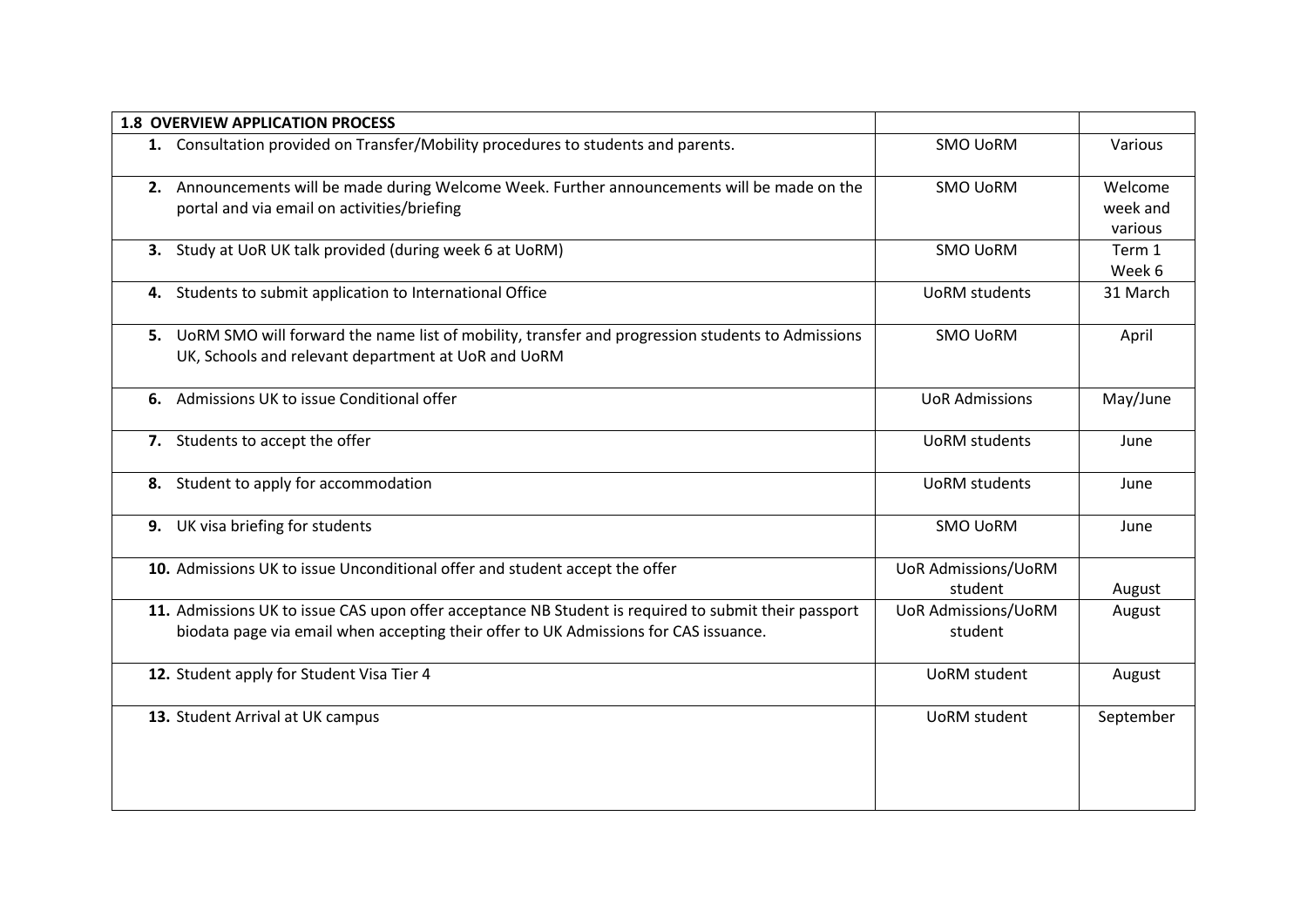| <b>CHAPTER 2: DEPARTURE</b>                                                                               |                                 |                     |
|-----------------------------------------------------------------------------------------------------------|---------------------------------|---------------------|
|                                                                                                           |                                 |                     |
| 2.1 ISSUANCE OF CONFIRMATION OF ACCEPTANCE FOR STUDIES (CAS)                                              |                                 |                     |
| All full-time UoR students require a CAS in order to apply for, or extend, a student visa. When a CAS is  | <b>UoR International Office</b> | After               |
| issued then the University is 'sponsoring' a student under its Tier 4 Sponsor Licence which has a         |                                 | Unconditional       |
| number of strict responsibilities associated with it including the requirement to monitor attendance.     |                                 | Offer has<br>been   |
| UoR will issue CAS number after the the students have firmly accepted their unconditional (U) offer and   |                                 | accepted            |
| email the passport biodata page to UK admissions. Issuance of CAS number is only happen for those         |                                 |                     |
| who holding unconditional firm (UF) offer.                                                                |                                 |                     |
|                                                                                                           |                                 |                     |
| Visas will state the duration of permitted visit which must correspond to the duration stated in the      |                                 |                     |
| offer letter. This cannot be changed once submitted, and UoR must be notified if the student decides to   |                                 |                     |
| withdraw from the scheme before departing, or if they return to Malaysia before the expected end          |                                 |                     |
| date: this will require alterations to the Student Visa Pass, which it is the Student's responsibility to |                                 |                     |
|                                                                                                           |                                 |                     |
| arrange.                                                                                                  |                                 |                     |
|                                                                                                           |                                 |                     |
| 2.2 STUDENT RECORDS AND SYSTEMS ACCESS (RISIS/BB)                                                         |                                 |                     |
|                                                                                                           |                                 |                     |
| International Student Office at UoRM will prepare a list of students separately for transfer, progression |                                 |                     |
|                                                                                                           |                                 |                     |
| and mobility schemes. These lists will be prepared with the details including students' full name,        |                                 |                     |
| students' ID, intake detail, duration of the visit, programme name, programme code, modules names,        |                                 |                     |
| and modules codes. Additionally, ISO will also add information on modules the student will need to        |                                 |                     |
| have access to in Blackboard pertaining to their previous term / Part as provided by the respective       |                                 |                     |
| Schools.                                                                                                  |                                 |                     |
|                                                                                                           |                                 |                     |
| This list will be forwarded to UK Admissions team for providing a conditional offer to the students, for  |                                 |                     |
| both transfer and progression students. For Mobility students, the list will be sent to their School and  | <b>ISO</b>                      | <b>End February</b> |
| Section. The conditional offer will be used by the students to apply for their accommodation. Once        |                                 |                     |
| exam results are published, successful students will receive an unconditional offer from Admissions /     |                                 |                     |
| Schools. ISO will follow up with students to facilitate accepting the unconditional offers and            |                                 |                     |
| applications for CAS.                                                                                     |                                 |                     |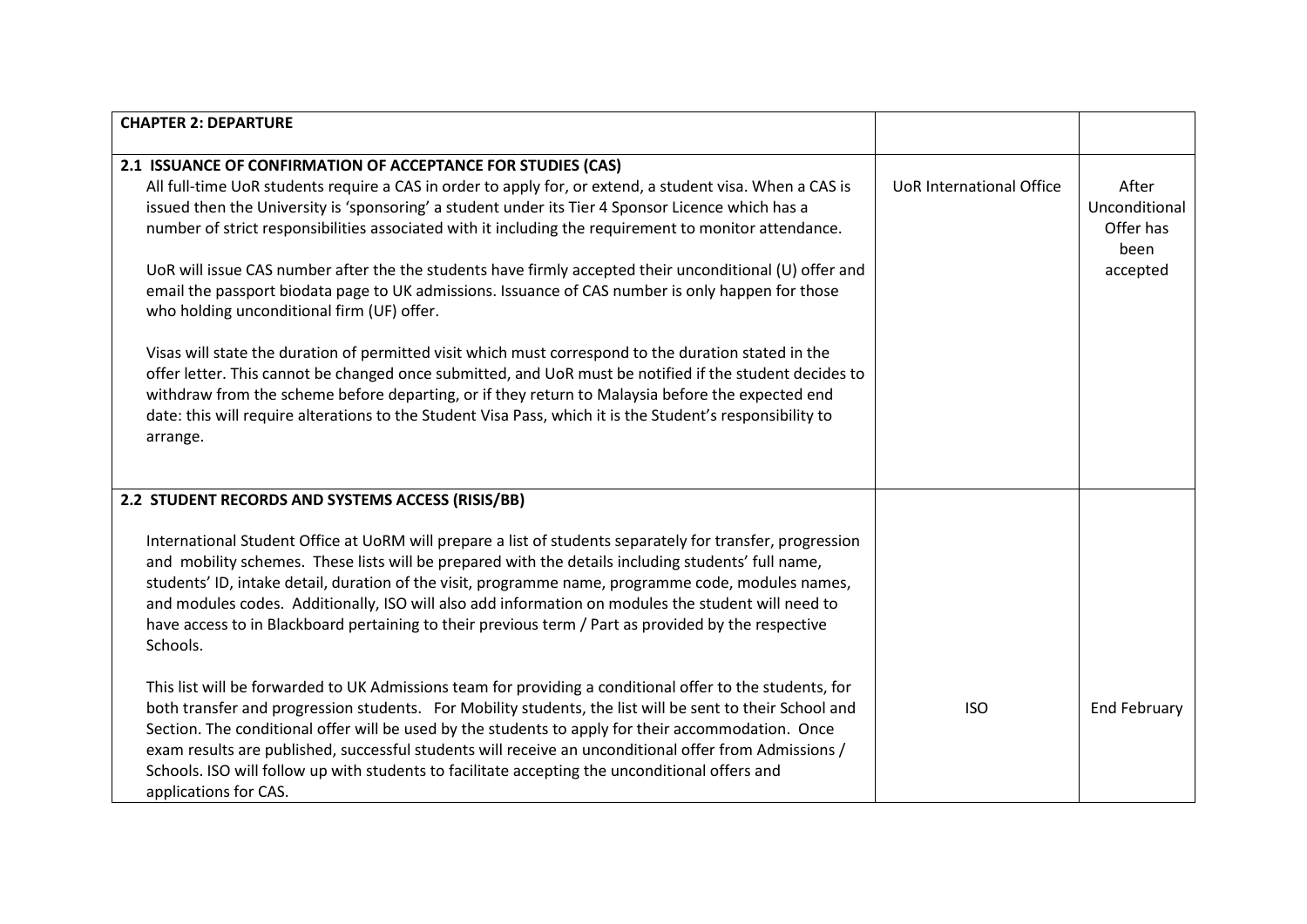| ISO will forward the finalized list to AHoS for their records. The finalized list will be submitted to RISIS<br>Office through UoRM IT for amending the domain of the students from 'MY' to 'UK' in RISIS. Students'<br>access to Blackboard will be cascaded from the changes made in RISIS. ISO to inform UoRM IT for<br>students' access to the additional modules pertaining to their previous years / part which will be<br>manually updated in Blackboard by UoRM IT. |                                         |                   |
|-----------------------------------------------------------------------------------------------------------------------------------------------------------------------------------------------------------------------------------------------------------------------------------------------------------------------------------------------------------------------------------------------------------------------------------------------------------------------------|-----------------------------------------|-------------------|
| <b>2.3 ONLINE RE-ENROLMENT</b>                                                                                                                                                                                                                                                                                                                                                                                                                                              |                                         |                   |
| For students who progress from Part 1 at the first attempt, and who are planning to undertake Autumn<br>term mobility, the 'next programme' information on RISIS will be updated before the end of July by IT<br>UORM. The student will then be in a position to complete re-enrolment at the beginning of September<br>on the correct programme.                                                                                                                           | <b>UORM PA</b>                          | End of July       |
| Every mobility student who studies at UoR needs to complete an online enrolment. In late August /<br>early September mobility students will receive online pre-enrolment guide information via email from<br>Student Services about how to enrol with the University prior to arriving at UoR.                                                                                                                                                                              | <b>Student/ Student Services</b>        | <b>End August</b> |
| IT UoRM should update the students' module enrolments on RISIS with the correct module occurrences<br>for the campus. This should be completed before the end of August before the student re-enrols in<br>early September.                                                                                                                                                                                                                                                 | <b>IT UORM</b>                          | <b>End August</b> |
| It will be necessary to identify and confirm blackboard requirements for module material views (and<br>identifying which modules require UK and MY BB view). These requirements need to be communicated<br>to the BB team. UoRM students studying at UoR UK in the spring term will need to have access to the<br>Autumn term UoRM BB site.                                                                                                                                 | <b>UORM Head of Business</b><br>Systems | <b>End August</b> |
| Note: for whole year mobility at UoR UK the module occurrence 'A' is used in RISIS. For the UoRM the<br>occurrence 'MA' is used. Where a module runs over two terms, and the student is only 'mobile' during<br>one of them, the module occurrence needs to be switched between the terms.                                                                                                                                                                                  |                                         |                   |
| <b>2.4 PERSONAL TUTOR AND CLASS LISTS</b>                                                                                                                                                                                                                                                                                                                                                                                                                                   |                                         |                   |
|                                                                                                                                                                                                                                                                                                                                                                                                                                                                             | <b>UORM PA</b>                          | Pre-travel        |
|                                                                                                                                                                                                                                                                                                                                                                                                                                                                             |                                         |                   |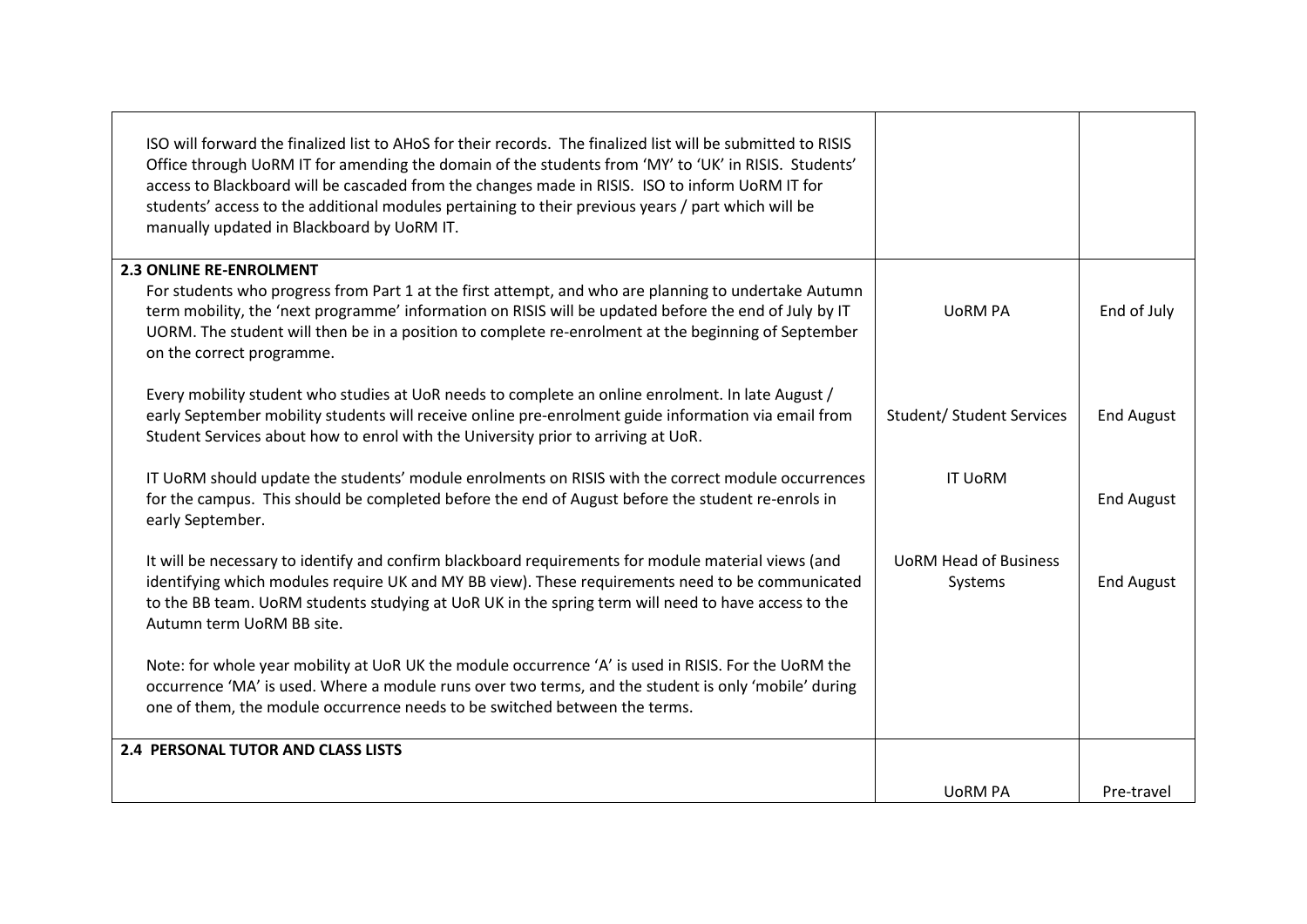| Visiting students need to be allocated to a personal tutor for the duration of their visit. This will be<br>organised by relevant Prgramme Admin team in UoRM/UoR UK, with advice from the AHoS. The PA will<br>update the personal tutor field on RISIS.                 |                |                                         |
|---------------------------------------------------------------------------------------------------------------------------------------------------------------------------------------------------------------------------------------------------------------------------|----------------|-----------------------------------------|
| Class lists run from RISIS will be correct as long as the module occurrences have been updated for the<br>appropriate campus.                                                                                                                                             |                |                                         |
| 2.5 PROVISION OF UORM HANDBOOK / CHECKLIST                                                                                                                                                                                                                                |                |                                         |
| EASO will provide an online Welcome to UoM handbook via email to all mobility students (sent out<br>with Unconditonal Offer letter). Students will also be sent a checklist reminder covering visa<br>applications, flights, health requirements, facebook group details. | <b>UORM PA</b> | Pre-travel                              |
| The welcome to UoRM Handbook is prepared and reviewed annually by SMO, in liaison with ESAO to<br>ensure all relevant topics and FAQs are covered.                                                                                                                        | SMO/ESAO       | Ongoing                                 |
| 2.6 ACCOMMODATION                                                                                                                                                                                                                                                         |                |                                         |
| Students undertaking mobility to the UK campus, will have applied for accommodation prior to<br>receiving their CAS and beginning visa applications.                                                                                                                      |                | <b>Before</b>                           |
| EASO will provide information to SMO for briefings for UoRM students, with up to date information on<br>rates etc.                                                                                                                                                        | SMO/ESAO       | briefing cycle<br>begins in<br>November |
| Mobility students will be guided to UoR's website for accommodation, which will provide the most<br>relevant information for mobility applicants.                                                                                                                         |                |                                         |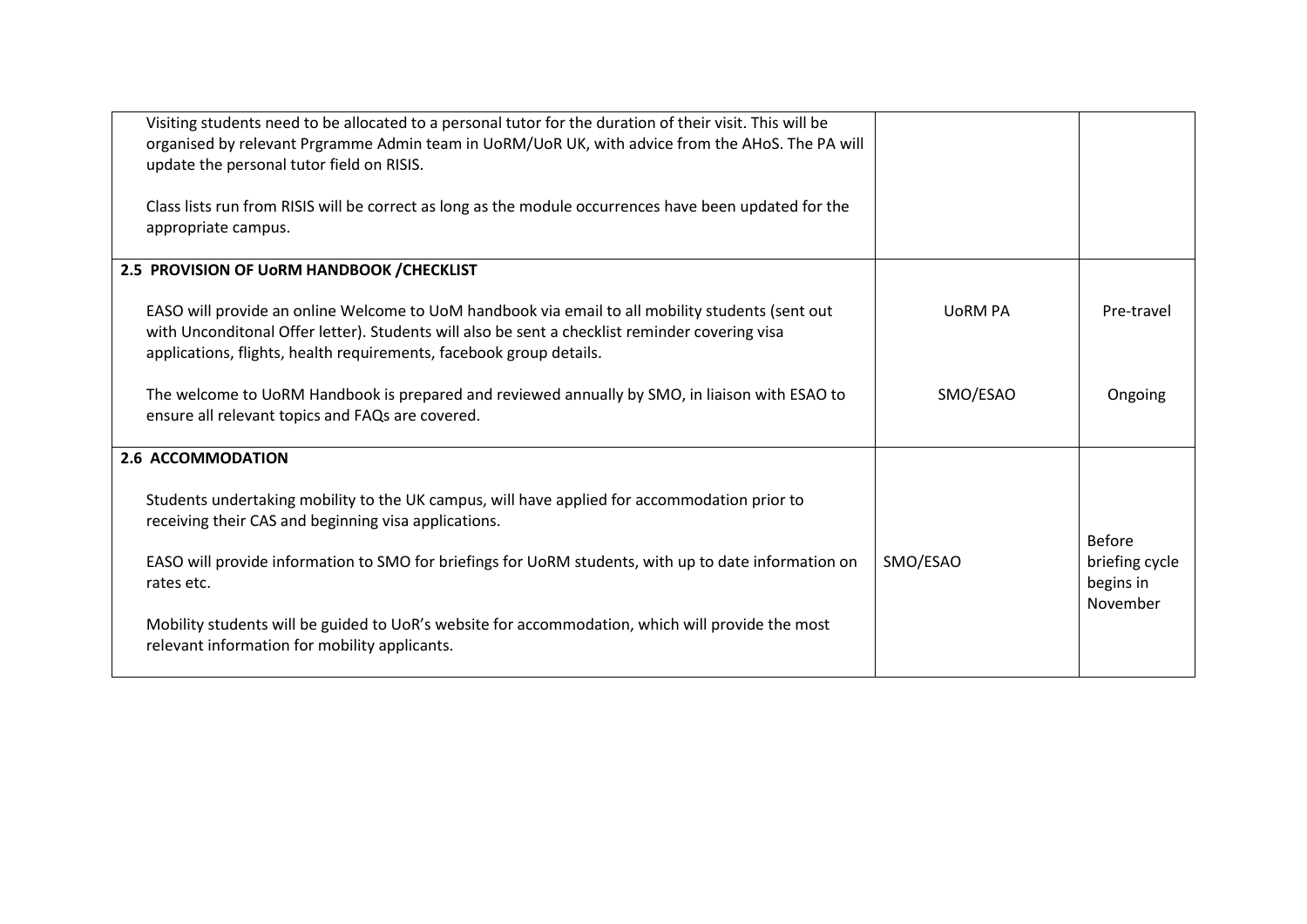| 2.7 HEALTH, VACCINATIONS AND INSURANCE                                                                                                                                                                        |                      |               |
|---------------------------------------------------------------------------------------------------------------------------------------------------------------------------------------------------------------|----------------------|---------------|
|                                                                                                                                                                                                               |                      |               |
| As under 2.1 above there are documentation requirements pre-entry, and screening requirements                                                                                                                 |                      |               |
| depending on the student's nationality. All students, regardless of nationality, are required to undergo                                                                                                      |                      |               |
| a TB screening if intending to study for longer than 6 months in the UK.                                                                                                                                      |                      |               |
|                                                                                                                                                                                                               |                      |               |
| A negative screen (no TB present) will be certified and is valid or 6 months from date of issuance.                                                                                                           |                      |               |
| Students are required to be tested at a UK-approved screening clinic in Kuala Lumpur.                                                                                                                         | <b>UoRM</b> students | Before travel |
|                                                                                                                                                                                                               |                      | to UK         |
| <b>Travel insurance</b>                                                                                                                                                                                       |                      |               |
| Students are strongly advised to buy comprehensive travel insurance before leaving home to cover                                                                                                              |                      |               |
| them throughout their journey to and their stay in UoR UK. It is recommended that students speak with                                                                                                         | <b>UoRM</b> students | Before travel |
| ISO who might be able to provide you with advice regarding insurance coverage for your studies at UoR                                                                                                         |                      | to UK         |
| UK.                                                                                                                                                                                                           |                      |               |
| <b>Health insurance</b>                                                                                                                                                                                       |                      |               |
|                                                                                                                                                                                                               | <b>UoRM</b> students | Before travel |
| All students joining UoR UK will have access to the University Medical Practice, providing that they<br>register with the Practice (regardless of duration of studies). Students should be sure that they are |                      | to UK         |
| covered either by European Union reciprocal arrangements (for EU students i.e. EIHC), or by their home                                                                                                        |                      |               |
| University, or by private insurance arrangements made before they arrive in the UK.                                                                                                                           |                      |               |
|                                                                                                                                                                                                               |                      |               |
| 2.8 PRE DEPARTURE AND VISA BRIEFING                                                                                                                                                                           |                      |               |
| A Mobility Student visa briefing will be conducted to ensure travelling students have the most current                                                                                                        | <b>ISO</b>           | 4 weeks       |
| information regarding visa requirements and documents, as well as other matters to be pre-arranged                                                                                                            |                      | before        |
| before travel.                                                                                                                                                                                                |                      | departure     |
|                                                                                                                                                                                                               |                      |               |
| Students are advised to pay tuition fees and accommodation fees before departing for UoR UK. UoR                                                                                                              |                      |               |
| fees policy will be forwarded to the student via email to inform the students the terms and conditions                                                                                                        | <b>UoRM</b> students | On receipt of |
| as well as the payment deadlines at UoR.                                                                                                                                                                      |                      | visa approval |
|                                                                                                                                                                                                               |                      |               |
| 2.9 FLIGHTS/ FINAL CLEARANCE CHECKS                                                                                                                                                                           |                      |               |
|                                                                                                                                                                                                               |                      |               |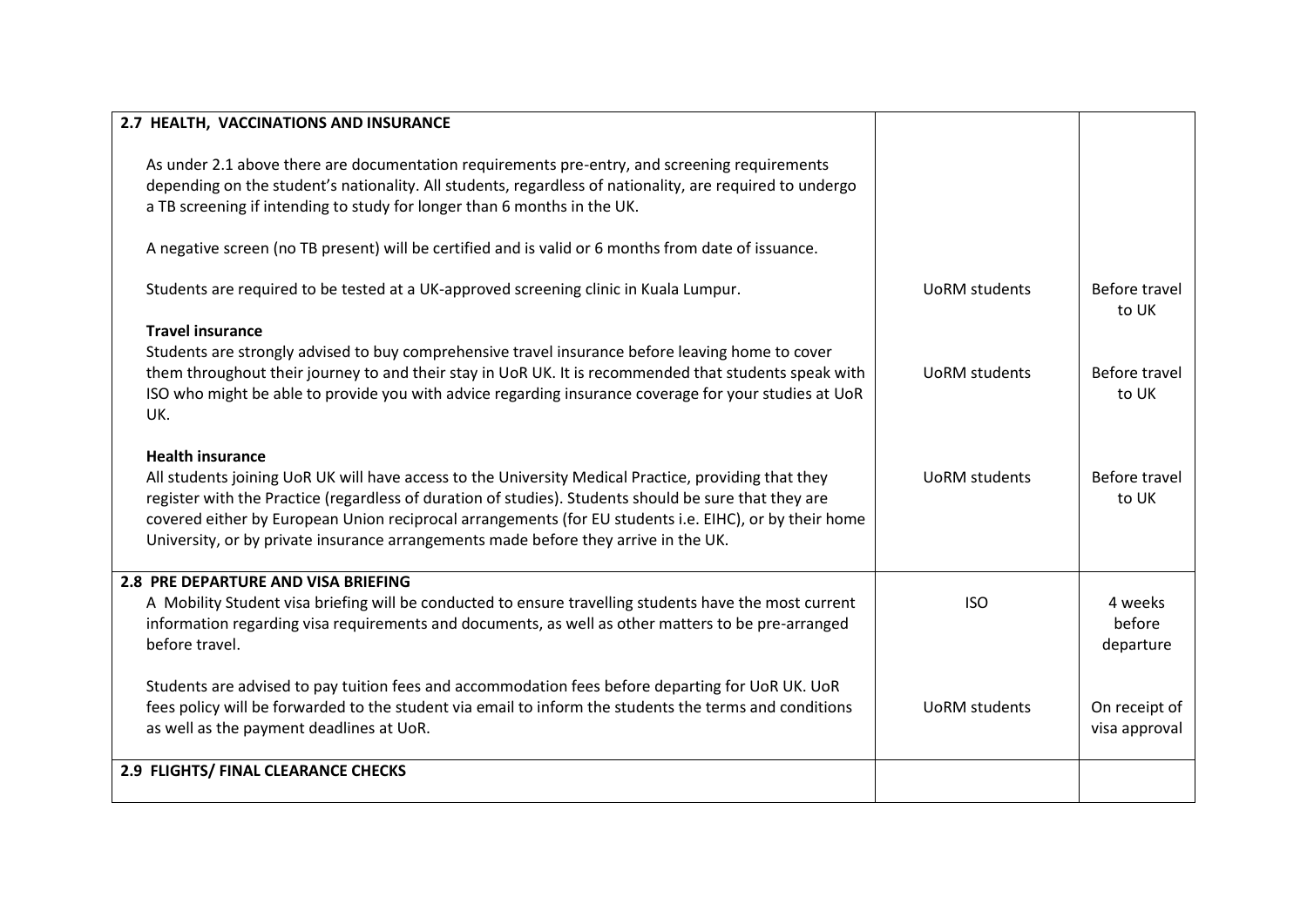| Students are responsible for making their own flight arrangements, and are liable for the full cost. Flight                                                                                            |             |            |
|--------------------------------------------------------------------------------------------------------------------------------------------------------------------------------------------------------|-------------|------------|
| tickets should not be booked until the mobility place has been confirmed, and application for visa has                                                                                                 |             |            |
| been approved. Students are responsible for making their own way to the airport of departure.                                                                                                          | Student     | Pre-travel |
|                                                                                                                                                                                                        |             |            |
| UoRM SMO will coordinate and communicate final confirmation with students approximately three                                                                                                          | SMO         | Pre-travel |
| weeks prior to the start of the relevant term. UoRM will check with student that visa is in place, fees                                                                                                |             |            |
| are ready to be paid (where appropriate), accommodation is in place, vaccinations have been taken and                                                                                                  | Student/SMO | Pre-travel |
| flights booked. SMO will obtain flight itinerary from each student so that 'meet and greet' can be                                                                                                     |             |            |
| arranged. A final confirmation email will be sent to each student by the SMO confirming 'clear to go'.                                                                                                 |             |            |
|                                                                                                                                                                                                        |             |            |
| The SMO will provide a check on the RISIS portal mobility screen that RISIS records for student<br>travelling to UoR have been migrated successfully, including campus, programme, module occurrences, | SMO         | Pre-travel |
| personal tutor, start date for mobility period and expected tuition fee.                                                                                                                               |             |            |
|                                                                                                                                                                                                        |             |            |
|                                                                                                                                                                                                        |             |            |
|                                                                                                                                                                                                        |             |            |
|                                                                                                                                                                                                        |             |            |
|                                                                                                                                                                                                        |             |            |
|                                                                                                                                                                                                        |             |            |
|                                                                                                                                                                                                        |             |            |
|                                                                                                                                                                                                        |             |            |
|                                                                                                                                                                                                        |             |            |
|                                                                                                                                                                                                        |             |            |
|                                                                                                                                                                                                        |             |            |
|                                                                                                                                                                                                        |             |            |
|                                                                                                                                                                                                        |             |            |
|                                                                                                                                                                                                        |             |            |
|                                                                                                                                                                                                        |             |            |
|                                                                                                                                                                                                        |             |            |
|                                                                                                                                                                                                        |             |            |
|                                                                                                                                                                                                        |             |            |
|                                                                                                                                                                                                        |             |            |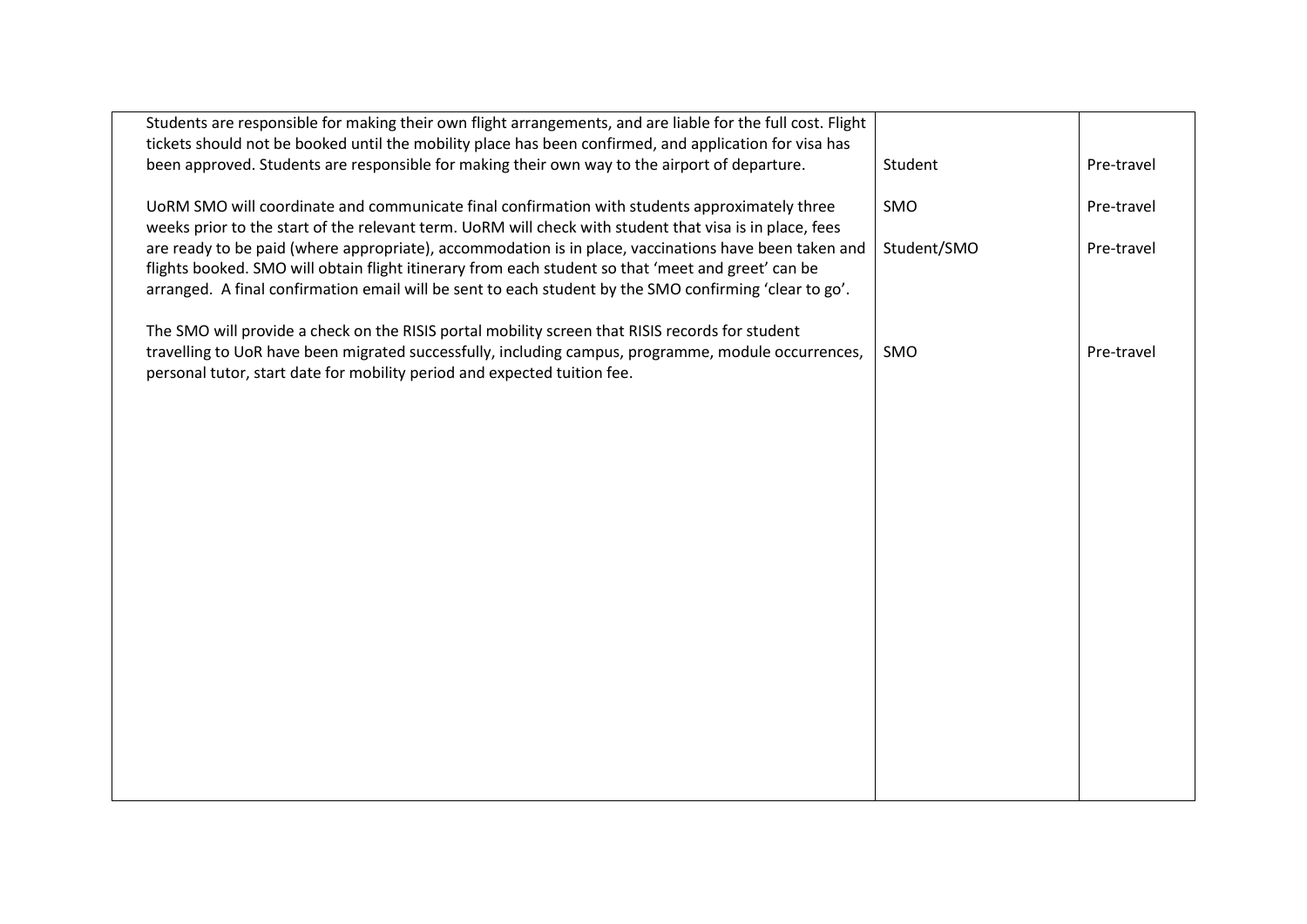| <b>CHAPTER 3: ARRIVAL</b>                                                                              |                                 |               |
|--------------------------------------------------------------------------------------------------------|---------------------------------|---------------|
| <b>3.1 ORIENTATION</b>                                                                                 |                                 |               |
| SMO will supply example welcome pack to all students who accept their offer, copy to ESAO for          |                                 |               |
| information purposes, ahead of final briefings to students (see 2.5 above).                            | SMO/ESAO                        | Pre-departure |
| <b>3.2 WELCOME MEETINGS</b>                                                                            |                                 |               |
| UoR runs a successful International Students Welcome Week. Details will be provided to students on     | EASO                            | On arrival at |
| arrival at UoR UK.                                                                                     |                                 | <b>UoR UK</b> |
| <b>3.3 PROGRAMME WELCOMES</b>                                                                          | UoR Programme Lead /            |               |
| Programme Directors at UoR UK will provide programme orientation to incoming students, including       | Programme Office                |               |
| building facilities, any UoR-specific handbooks, timetable checks etc.                                 |                                 |               |
| 3.4 FEE-BILLING                                                                                        |                                 |               |
| UoRM students should have settled their fees, payable to the UK campus, and prior to leaving Malaysia. | <b>UoRM students/ Student</b>   |               |
| In the event these fees are not completely settled, students should contact their Student Support      | <b>Support Coordinator (UoR</b> |               |
| Coordinator who will be able to provide guidance.                                                      | UK)                             |               |
|                                                                                                        |                                 |               |
|                                                                                                        |                                 |               |
|                                                                                                        |                                 |               |
|                                                                                                        |                                 |               |
|                                                                                                        |                                 |               |
|                                                                                                        |                                 |               |
|                                                                                                        |                                 |               |
|                                                                                                        |                                 |               |
|                                                                                                        |                                 |               |
|                                                                                                        |                                 |               |
|                                                                                                        |                                 |               |
|                                                                                                        |                                 |               |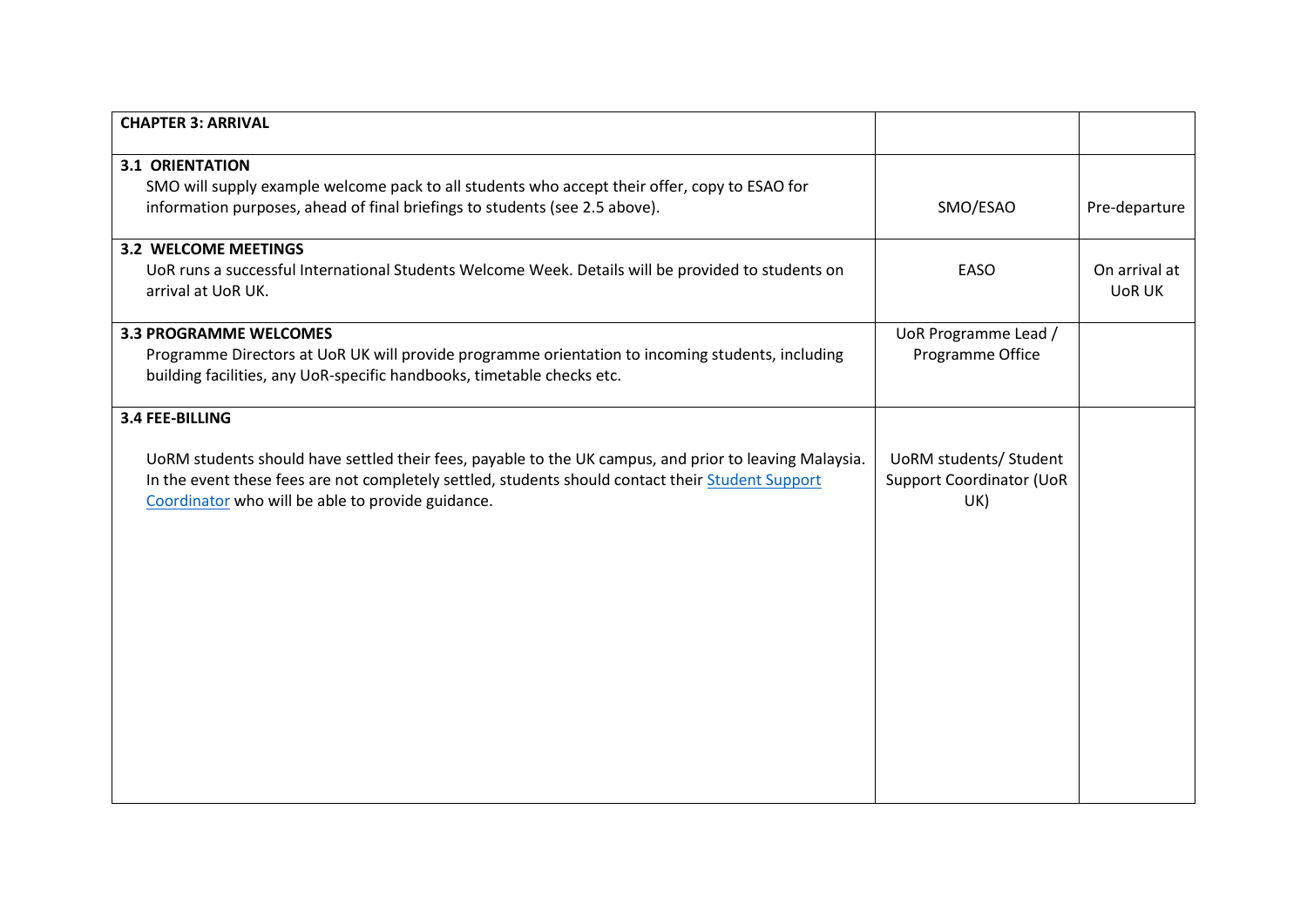| <b>CHAPTER 4 POST ARRIVAL</b>                                                                            |                              |               |
|----------------------------------------------------------------------------------------------------------|------------------------------|---------------|
| The first point-of-contact for all UoRM students whilst in the UK is the EASO                            | EASO                         |               |
| 4.1 STUDENT RECORDS AND SYSTEMS ACCESS (RISIS/BB)                                                        |                              |               |
| UoR Programme Offices will confirm student records are correct on RISIS, and that correct programme      | <b>UoR Programme Office</b>  | <b>TBC</b>    |
| and module coding has been applied.                                                                      |                              |               |
|                                                                                                          | Module Leads/Module          |               |
| Student access to BB UK modules at UoR is essential to support modules. Continued access to Malaysia     | Convenors/Head of            | 3 weeks prior |
| Hub BB might be required - UoRM Module Leads to confirm this with UoR Module Convenors and               | <b>Business Systems</b>      | to UK         |
| request access from RISIS via the Head of Business Systems, UoRM.                                        |                              | programme     |
|                                                                                                          |                              | entry         |
| 4.2 Campus Cards and enrolment                                                                           |                              |               |
| Usually an 'enrolment exercise' will be conducted during welcome week for all new students. UoR          | <b>UoR Admissions</b>        | <b>TBC</b>    |
| Admissions will guide the students to complete their enrolment.                                          |                              |               |
|                                                                                                          |                              |               |
| For some services the Campus Card is used in conjunction with a PIN (Personal Identification Number)     |                              |               |
| that is available from the students personal Campus Card Portal account.                                 |                              |               |
|                                                                                                          |                              |               |
| The photograph on a Campus Card becomes part of the electronic student record and will be used by        |                              |               |
| Schools/Departments that are involved in programme delivery and by other support services as a form      |                              |               |
| of identification. The Campus Card is not an Identity Card but students are strongly advised to carry it |                              |               |
| with them at all times.                                                                                  |                              |               |
|                                                                                                          |                              |               |
| To contact campuscard@reading.ac.uk if there is any issues with campus card printing at UoR.             |                              |               |
| <b>4.3 PERSONAL TUTOR MEETINGS</b>                                                                       |                              |               |
| UoR School Senior Tutors will allocate UoRM students to appropriate personal tutors (usually from the    | PA teams                     | Post-arrival  |
| same discipline area as the student's programme). Local personal tutors may be advised to contact the    |                              |               |
| students' personal tutor at UoRM for any background information. The Personal tutor should arrange       | <b>UoR UK Personal tutor</b> | Post-arrival  |
| to meet the students during week 1 of the first term of the visit, and thereafter at least termly.       | Student                      |               |
| Students may wish to retain contact with their UoRM personal tutor during their time at UoR UK : it is   |                              | Pre-departure |
| the student's responsibility to arrange this with their UoRM Personal Tutor.                             |                              |               |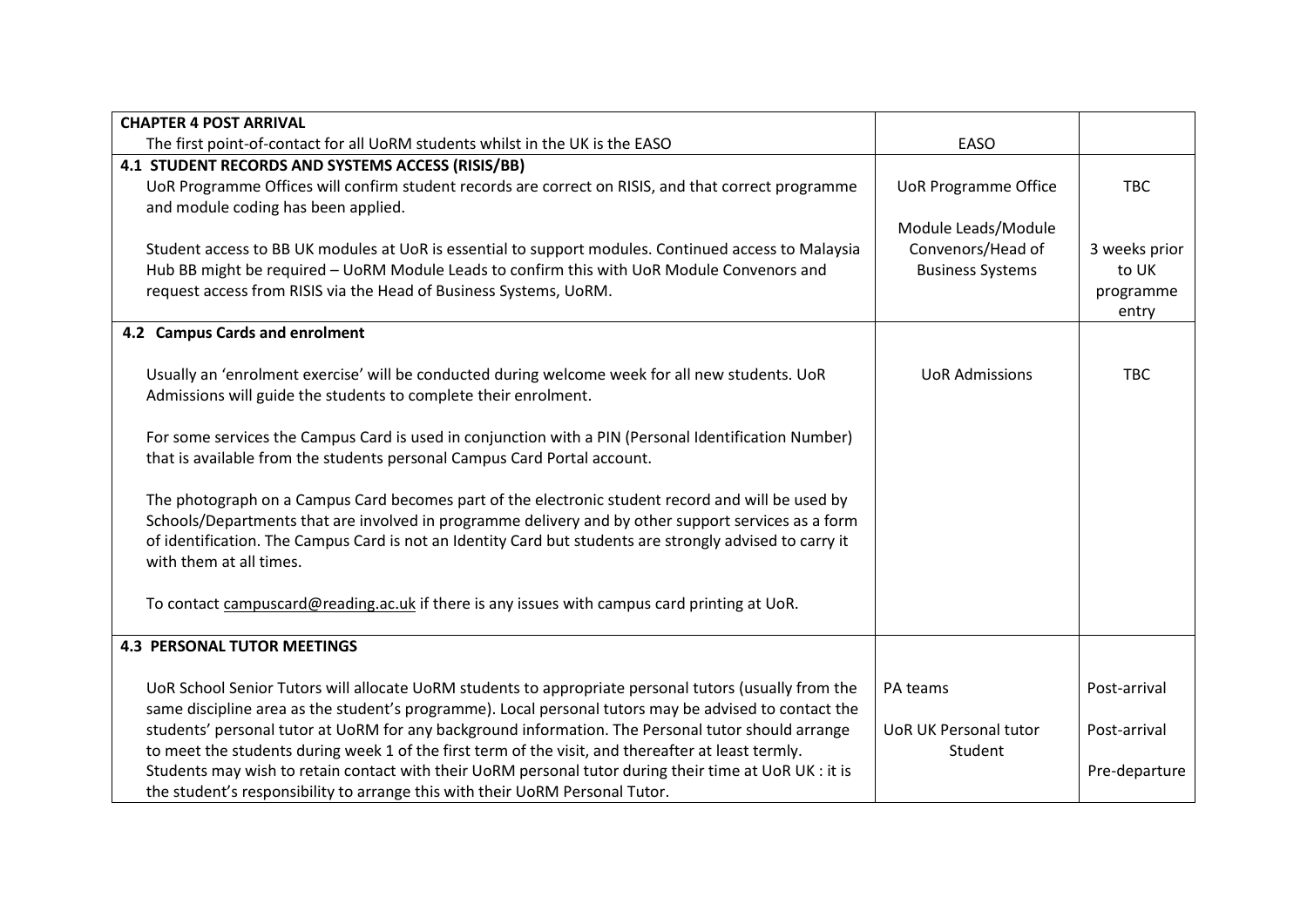| <b>4.4 CHANGE OF DURATION OF STUDIES</b>                                                                                                                                                                                                                                                                                                                                                                                                                                                                                                                                                                                                                                                                                                                                                                                                                                                           |                                                  |                                        |
|----------------------------------------------------------------------------------------------------------------------------------------------------------------------------------------------------------------------------------------------------------------------------------------------------------------------------------------------------------------------------------------------------------------------------------------------------------------------------------------------------------------------------------------------------------------------------------------------------------------------------------------------------------------------------------------------------------------------------------------------------------------------------------------------------------------------------------------------------------------------------------------------------|--------------------------------------------------|----------------------------------------|
| Students undertaking a term of mobility to UoR UK will not normally be permitted to extend their visit<br>to a further term or to the whole year. If special circumstances arise which lead to such extension being<br>requested by the student, such requests will be made in the first instance to EASO at UoR UK. EASO will<br>give advice about implications for Student Visa, fee status and accommodation. If appropriate, EASO<br>will discuss with TLD to satisfy that academic conditions can be met. Final approval would be given by<br>TLS at UoR UK in discussion with ADTL UoRM.                                                                                                                                                                                                                                                                                                     | <b>UoRM Student/ EASO</b><br>ADTL/TLD            | As<br>appropriate<br>As<br>appropriate |
| Students wishing to cut short their visit will normally need to discuss this with the EASO and with their<br>Programme Lead and Personal Tutor. It is usually possible to arrange reducing an intended year-long<br>visit to a single term duration (as long as the request is made during the first term). Once the student<br>has embarked on their second term of study (ie the Spring term), early repatriation is normally only<br>possible in emergency situations (see 4.10 below).                                                                                                                                                                                                                                                                                                                                                                                                         | <b>UoRM</b><br>student/EASO/PL/Personal<br>Tutor | As<br>appropriate                      |
| <b>4.5 ASSESSMENT REQUIREMENTS</b><br>Module assessment regimes will mirror those of the UoRM delivery, and will be co-timed (not<br>necessarily simultaneous) as far as is possible. Where appropriate, coursework assessment may include<br>elements of local specificity and relevance, but these will be designed to meet the overall module<br>learning outcomes and will be agreed, before the commencement of the module, between the module<br>convenor and module delivery team at both campuses. Special arrangements for support and marking<br>may need to be made where coursework assessments carry over both terms and a student is abroad<br>for only one term. Similarly, due regard will need to be given for coursework that is conducted over two<br>terms in group format.<br>Students should be aware that the assessment deadlines for a module may not be the same between | Module convenors<br>UK/Module Leads UoRM         | ongoing                                |
| the two campuses; if they are returning to the UoRM at the end of the Autumn term to complete a<br>module in the Spring term the relevant assessment deadlines for the Spring term may not be visible on<br>BB or on RISIS until their records have been updated following their return to Malaysia.<br>The preparation of examination questions will need to have due regard for the constituency of the<br>student cohort - it is likely that wherever the written examination is sat there will be students who                                                                                                                                                                                                                                                                                                                                                                                 |                                                  |                                        |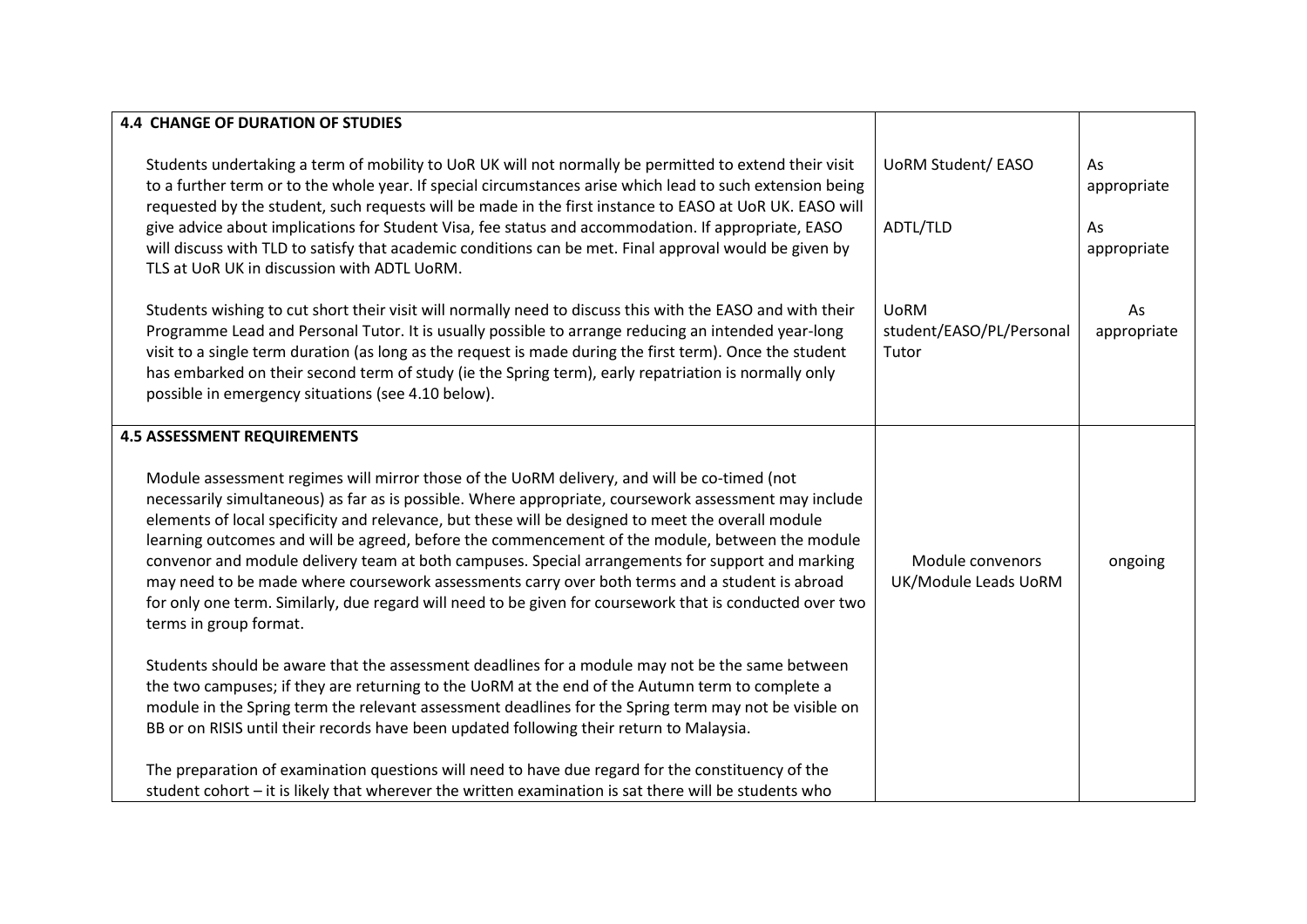| have studied at least part of the module at the overseas campus. It is University policy that both<br>campuses are involved in the preparation and scrutiny of examination papers (and outline answers |                                |             |
|--------------------------------------------------------------------------------------------------------------------------------------------------------------------------------------------------------|--------------------------------|-------------|
| where required) cognisant of the diversity of the candidates. Students need to be assured that the                                                                                                     |                                |             |
| assessment of modules will not be compromised by their having undertaken study abroad.                                                                                                                 |                                |             |
| Where UoRM students undertaking module summative assessment at UoR UK require a resit                                                                                                                  |                                |             |
| examination due to a module failure, they will be permitted to sit resit exams in the UK during the                                                                                                    |                                |             |
| appropriate resit period, or return to Malaysia to sit UK campus papers at the UoRM campus.                                                                                                            |                                |             |
| <b>4.6 TRANSFER OF MODULE RESULTS</b>                                                                                                                                                                  |                                |             |
| Relevant Teaching Support staff at UoR UK will be responsible for ensuring that all assessment marks                                                                                                   | <b>UoR UK Teaching Support</b> | ongoing     |
| generated at UoR UK for UoRM registered students are correctly entered onto BB and RISIS before the                                                                                                    | Teams/SIS team                 |             |
| student returns to Malaysia. The automated return process will then ensure that the results are                                                                                                        |                                |             |
| updated against the appropriate module result record.                                                                                                                                                  |                                |             |
|                                                                                                                                                                                                        |                                |             |
| <b>4.7 ADVICE ON WORK PLACEMENTS</b>                                                                                                                                                                   |                                |             |
| It is recognised that many UG degree programmes include a placement year, usually immediately                                                                                                          | PD/Careers and                 | Ongoing     |
| preceding the final year and following the Part 2. For UoRM-based students, support and arrangements                                                                                                   | <b>Placements Officer UoRM</b> |             |
| for sourcing the placement in Malaysia will occur throughout Part 2 (although usually it is the students'                                                                                              |                                |             |
| responsibility to secure the placement) via the Careers and Placements Officer at UoRM.                                                                                                                |                                |             |
| 4.8 ADVICE ON PART 3 MODULE SELECTION                                                                                                                                                                  |                                |             |
| It is recognised that for many undergraduate programmes the selection of Part 3 modules and where                                                                                                      |                                |             |
| relevant, pathways, occurs during Part 2, and at a time when UoRM-based students may be studying at                                                                                                    | PL/ UoRM students              | Ongoing     |
| UoR UK. Programme Leads at UoRM must take reasonable steps to ensure that all students studying at                                                                                                     |                                | spring term |
| UoR UK are normally included in any collateral regarding such selections (through email, BB, video casts                                                                                               |                                |             |
| of presentations etc). Advice may be given by local UoR UK staff (eg Module Convenors and Programme                                                                                                    |                                |             |
| Directors).                                                                                                                                                                                            |                                |             |
|                                                                                                                                                                                                        |                                |             |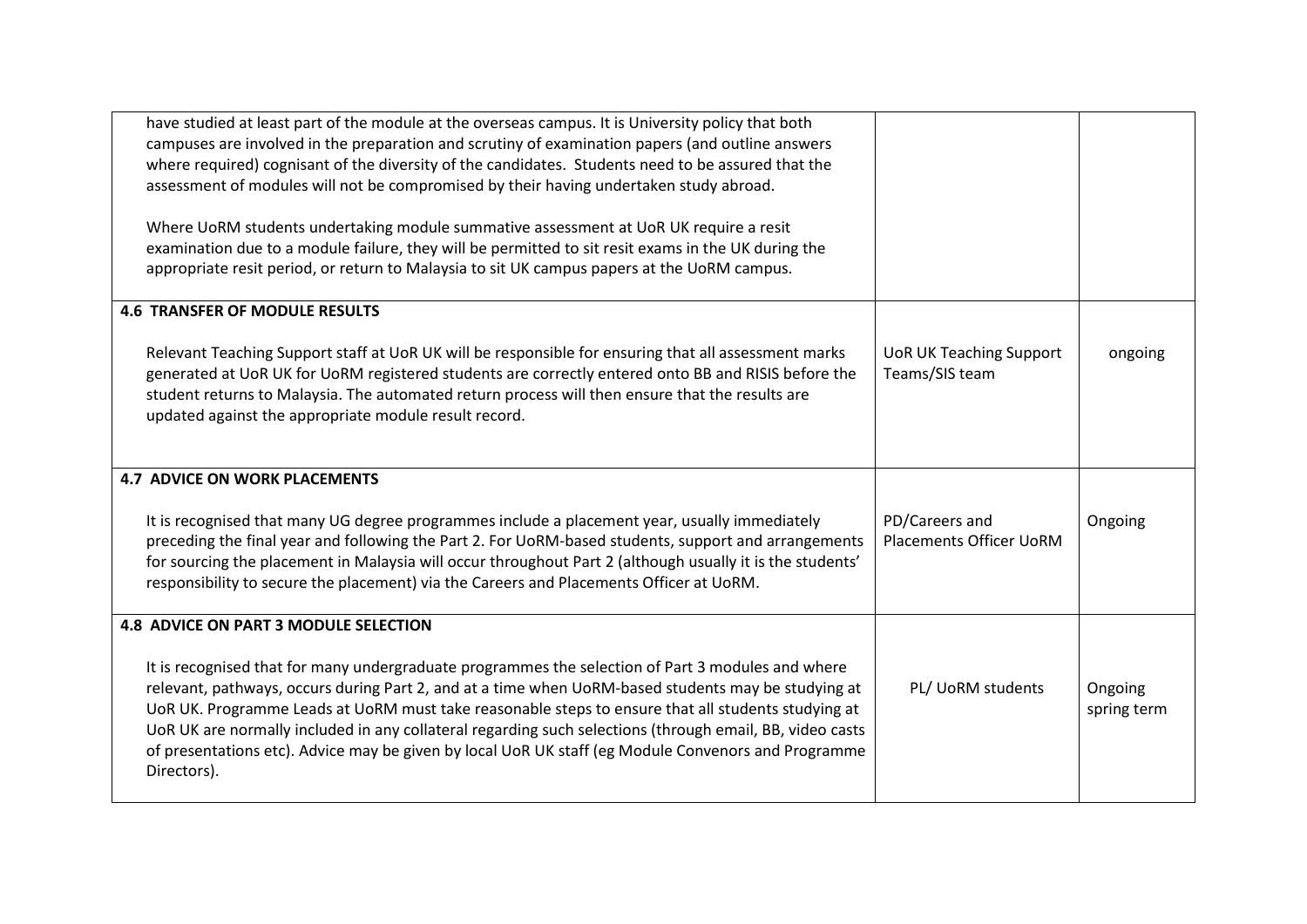| The process of Part 3 module selection, through RISIS, will be available to students whether they are in                                                                                                                                                                                                                                                                                                                                                                                                                                                                                                                           |                               |                   |
|------------------------------------------------------------------------------------------------------------------------------------------------------------------------------------------------------------------------------------------------------------------------------------------------------------------------------------------------------------------------------------------------------------------------------------------------------------------------------------------------------------------------------------------------------------------------------------------------------------------------------------|-------------------------------|-------------------|
| the UK or studying away.                                                                                                                                                                                                                                                                                                                                                                                                                                                                                                                                                                                                           |                               |                   |
| <b>4.9 SUPPORT FOR ECFS SUSPENSIONS ETC</b>                                                                                                                                                                                                                                                                                                                                                                                                                                                                                                                                                                                        |                               |                   |
| The University policies on the consideration of Special circumstances, requests for programme<br>suspensions etc. apply equally at both campuses, though the practical application of the policy might<br>vary with local conditions: at UoR UK such matters are normally managed and supported by the School<br>Director of Academic Tutoring role, who is remote from the programme delivery team, and who is<br>responsible for, inter alia, decisions on extensions to coursework deadlines. All Students studying at<br>UoR UK (whether visiting from UoRM or the UK is their home campus) are subject to the role of Special | UK ST/ UoRM students          | As<br>appropriate |
| Circumstance Sub-Committees in the UK.                                                                                                                                                                                                                                                                                                                                                                                                                                                                                                                                                                                             |                               | As                |
| Any ECF decision might have an ongoing impact on the student once they have returned to UoRM so<br>the respective Programme Admin teams must relay information about ECFs.                                                                                                                                                                                                                                                                                                                                                                                                                                                         | STM/UoRM PA team              | appropriate       |
| <b>4.10 EMERGENCY REPATRIATION</b>                                                                                                                                                                                                                                                                                                                                                                                                                                                                                                                                                                                                 |                               |                   |
| In the event of a student suffering personal circumstances requiring urgent return home, EASO at UoR<br>UK will make all necessary arrangements, flights, visas etc, and will notify the UK (TLD International and<br>ESAO) and UoRM (ADTL and SMO) of the impending return of the student.                                                                                                                                                                                                                                                                                                                                        | TLD/ESAO/ADTL/SMO             | As<br>appropriate |
| In the event of significant local events (eg weather-events, political unrest etc) necessitating the<br>repatriation of all UoRM students, the University's Major Incident plan will come into effect                                                                                                                                                                                                                                                                                                                                                                                                                              | Senior Management<br>UoRM/ISO | As available      |
|                                                                                                                                                                                                                                                                                                                                                                                                                                                                                                                                                                                                                                    |                               |                   |
|                                                                                                                                                                                                                                                                                                                                                                                                                                                                                                                                                                                                                                    |                               |                   |
|                                                                                                                                                                                                                                                                                                                                                                                                                                                                                                                                                                                                                                    |                               |                   |
|                                                                                                                                                                                                                                                                                                                                                                                                                                                                                                                                                                                                                                    |                               |                   |
|                                                                                                                                                                                                                                                                                                                                                                                                                                                                                                                                                                                                                                    |                               |                   |